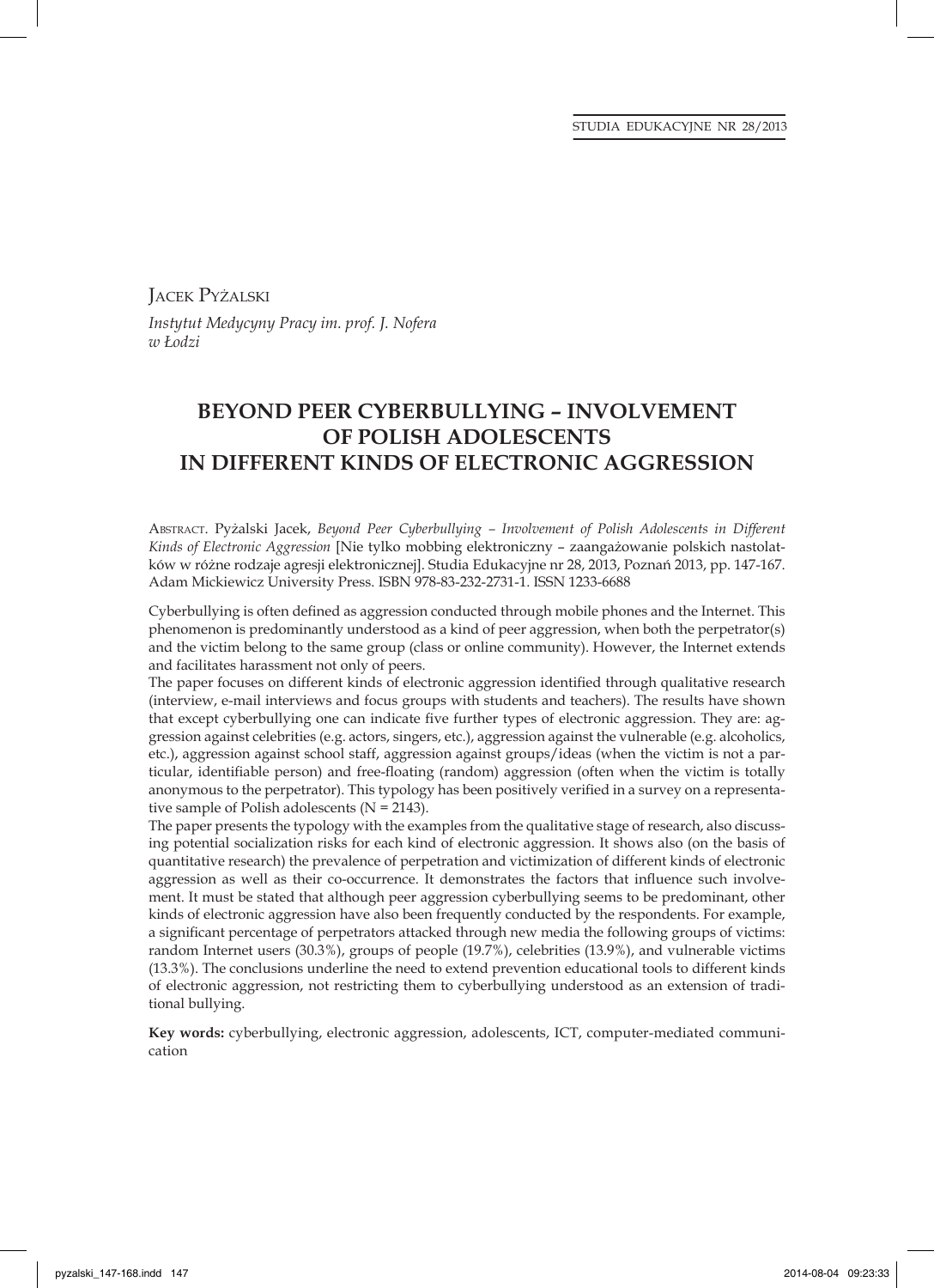### **Introduction**

Electronic aggression (that may be also called cyber-aggression) is implemented through dysfunctional computer mediated communication. That means – analyzing a specifity and typologies of computer mediated communication (CMC) – one can tell a lot about features of electronic aggression that is simply distinguished from ordinary CMC by a hostile content targeted against others<sup>1</sup>.

Until now a phenomenon of electronic aggression has been predominantly researched in young people. This is particularly true in case of pre-adolescents and adolescents as ICT users since the Internet in this group is mostly perceived as a medium for interpersonal communication<sup>2</sup> and frequently used in all developed and developing countries<sup>3</sup>. Additionally, a potential involvement of young people in electronic aggression (both as victims and perpetrators) is widely considered to be a serious risk for this group and one of the greatest dangers in the cyberspace as put forth by young Internet users<sup>4</sup>.

Individuals using the Net have almost constant access to a great number of other users and groups and have the possibility to contact them in at least three modes of communication: (1) one-to-one; (2) one-to-many and (3) many-to-many. That means that some communication activities are "private" as intended to be read only by a sender and a receiver while the other are public and all that was presented could be read/seen by a larger audiences sometimes referred in the literature as networked public<sup>5</sup>. The example of the first above mentioned possibility is an instant messenger talk of two peers. The second possibility is for instance a blog run by a teenager while the third possibility could be a simultaneous talk of many individuals in a public chat room. Moreover, new media provide measures that can be used to send and present multimedia contents: text, photo, video and audio files. Of course all those modes of CMC can be used to conduct electronic aggression. There is

<sup>1</sup>C. David-Ferdon, M. Hertz, *Electronic media, violence, and adolescents: an emerging public health problem*, The Journal of Adolescent Health: Official Publication of the Society for Adolescent Medicine, 2007, 41, 6 Suppl 1, p. 1-5.

<sup>2</sup>J. Heim, P.B. Brandtæg, B.H. Kaare, T. Endestad-Torgersen, *Children's usage of media technologies and psychosocial factors*, New Media and Society, 2007, 9, p. 425-454.

<sup>&</sup>lt;sup>3</sup> S. Livingstone, L. Haddon, *EU Kids Online*, Zeitschrift Für Psychologie/Journal of Psychology, 2009, 217 (4), p. 236-239; A. Nocentini et al., *Cyberbullying: Labels, Behaviours and Definition in Three European Countries*, Australian Journal of Guidance and Counselling, 2010, 20 (2), p. 129-142.

<sup>4</sup> M.C. Larsen, T. Ryberg, *Youth and Online Social Networking: From Local Experiences to Public Discourses*, [in:] *Youth culture and net culture: Online social practices*, eds C. Hällgren, E. Dunkels, G-M. Frånberg, Hershey 2011, p. 17-40.

<sup>5</sup>D. Boyd, *Why Youth (Heart) Social Network Sites: The Role of Networked Publics in Teenage Social Life*, [in:] *Youth, Identity, and Digital Media*, ed. D. Buckingham, Cambridge 2007, p. 119-142.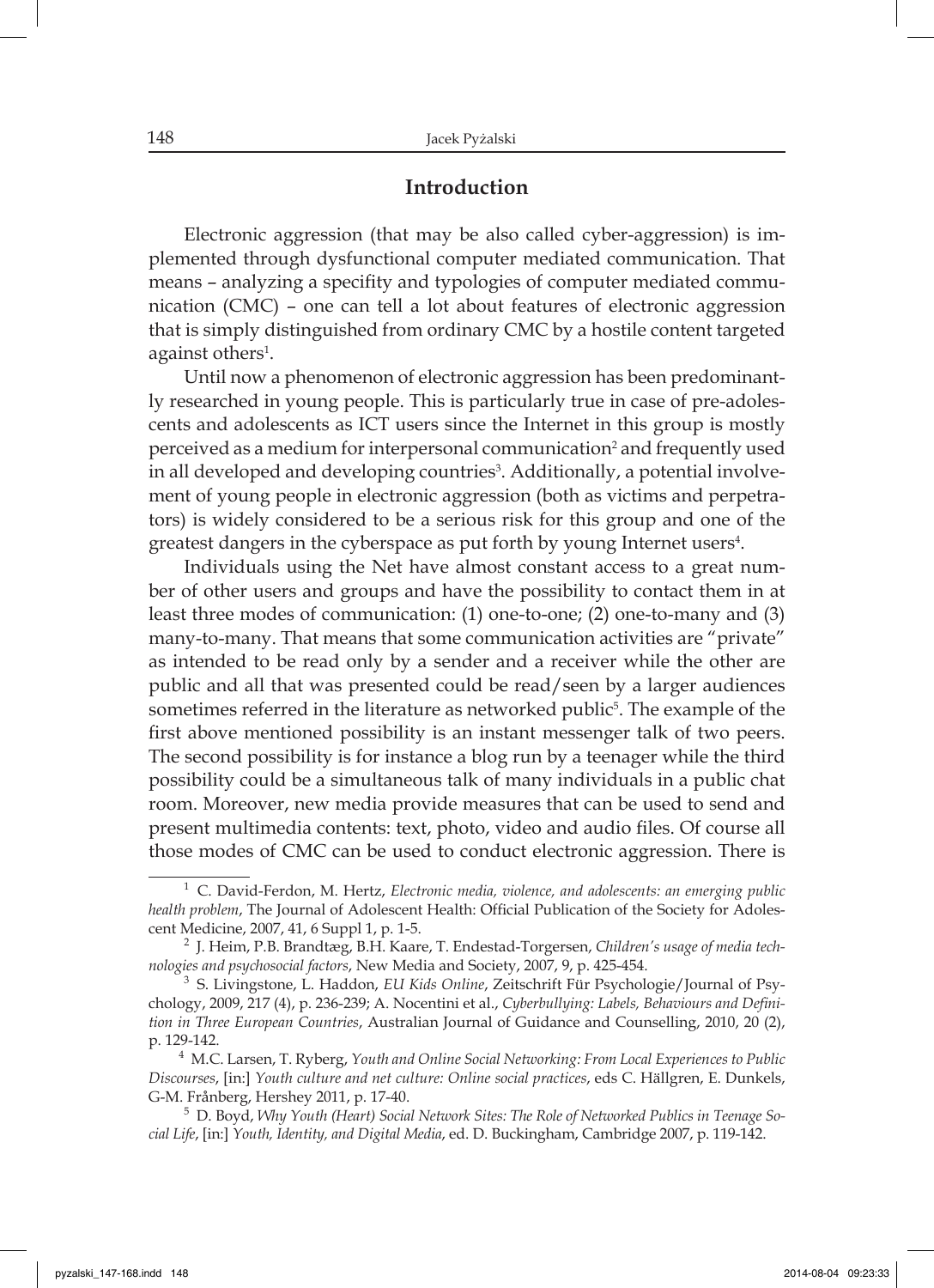at least some data proving that different media form of hostile content are more destroying than others – e.g. those including visual material that pictures a victim have been assessed by victims as more harmful $^{\rm 6}.$ 

Another issue concerning electronic aggression goes beyond technical ways of conducting it. It is connected to social context of electronic aggression acts – namely the relationship between a perpetrator and a victim. The Internet provides a perpetrator with an access to a variety of other individuals. A young perpetrator can for example attack using the Internet those known from a traditional group (e.g. a class), online group (e.g. users of a particular Internet forum), or total strangers. In some large scale survey studies as EU Kids online or other American studies a phenomenon of online bullying is operationalized as hurting just "another person<sup>7</sup>. Potential negative consequences on both a perpetrator's and a victim's side may differ based on a victim type. Therefore operationalizang this aspect in research seems to provide an added value in exploration of online aggression also in terms of prevention and intervention measures.

Moreover, aggression conducted via new media tools may differ in respect to formal features such as the regularity of the aggressive acts, imbalance of power between a victim and perpetrator(s) or intention to harm on the side of victims. Adopting those features in traditional, "real" world helps to distinguish bullying from general aggression<sup>8</sup>. Those features are also commonly used to distinguish cyberbullying from electronic aggression in general9 . Additionally, electronic aggression sometimes is characterized by "new" features such as anonymity or publication of hostile materials<sup>10</sup>.

Children and Schools, 2005, 4, p. 217-226; A. Nocentini et al., *Cyberbullying: Labels, Behaviours and Defi nition in Three European Countries*, Australian Journal of Guidance and Counselling, 2010, 20 (2), p. 129-142; R.S. Tokunaga, *Following you home fromschool: A critical review and synthesis of research on cyberbullying victimization*, Computers in Human Behavior, 2010, 26, p. 277-287.

 <sup>6</sup> R. Slonje, P.K. Smith, *Cyberbullying: another main type of bullying?* Scandinavian Journal of Psychology, 2007, 49 (2), p. 147-154.<br><sup>7</sup> S. Livingstone, et al., *Risks and safety on the internet: The perspective of European children*. Full find-

ings, 2011, Retrieved from: http://www2.lse.ac.uk/media@lse/research/EUKidsOnline/EU%20 Kids%20II%20(2009-11)/EUKidsOnlineIIReports/Final%20report.pdf; J.W. Patchin, S. Hinduja, *Cyberbulllying. An update and synthesis of the research*, [in:] *Cyberbullying prevention and response*, eds J.W. Patchin, S. Hinduja, New York 2012, p. 13-35.

<sup>8</sup>E.g. C.P. Monks et al., Coyne I., *Bullying in different contexts: commonalities, differences and the role of theory*, Aggression and Violent Behavior, 2009, 14, p. 146-156; K.S. Stassen Berger, *Update on bullying at school: Science forgotten*, Developmental Review, 2007, 27, p. 90-126. 9 F. Mishna, R. Allagia, *Weighing the risks: A child's decision to disclose peer victimization*,

<sup>&</sup>lt;sup>10</sup> J.J. Dooley, J. Pyżalski, D. Cross, Cyberbullying Versus Face-to-Face Bullying: A Theoretical *and Conceptual Review*, Zeitschrift für Psychologie/Journal of Psychology, 2009, 217 (4), p. 182-188; A. Nocentini et al., *Cyberbullying: Labels, Behaviours*; P.K. Smith, *Cyberbullying and Cyber aggression*, [in:] *Handbook of School Violence and School Safety: International Research and Practice*, eds S.R. Jimerson, A.B. Nickerson, M.J. Mayer, M.J. Furlong, New York 2011.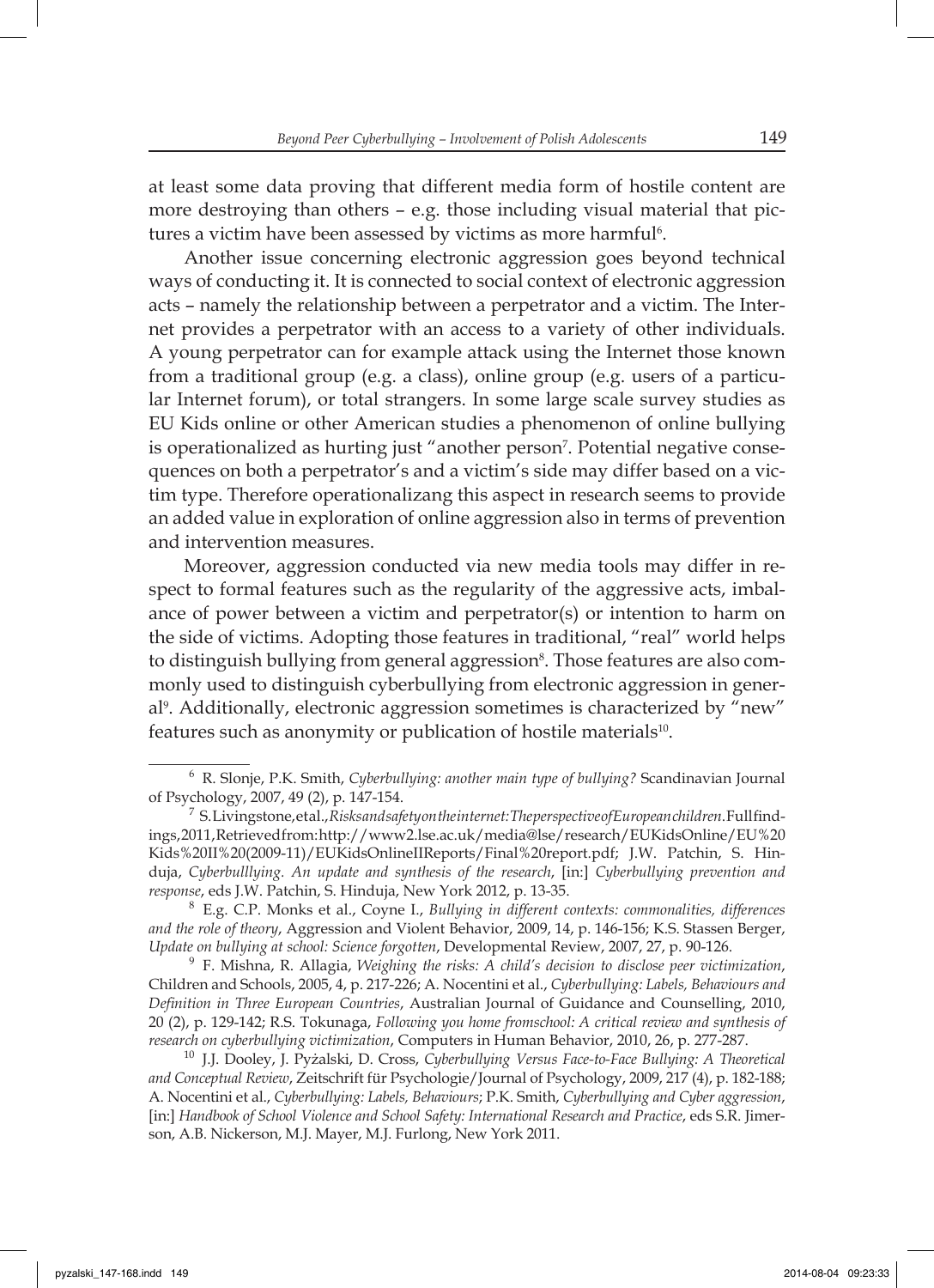All those aspects that help us to categorize electronic aggression are illustrated in Figure 1.

It is worth underlining that in numerous cyberbullying studies differ substantially when it comes to operationalization of the three aspects presented in Figure 1. For instance in some cases young respondents are asked whether they have perpetrated particular "technical" electronic aggression acts but they are not asked who was their victim or whether those acts have been characterized by bullying features $11$ .



Fig. 1. Different ways to operationalize electronic aggression perpetrated by young people

The material presented in this article provides an empirical insight into electronic aggression acts conducted by adolescents. It is base on empirical project that operationalizes electronic aggression on the basis of three aspects

<sup>&</sup>lt;sup>11</sup> J.W. Patchin, S. Hinduja, *Cyberbulllying*.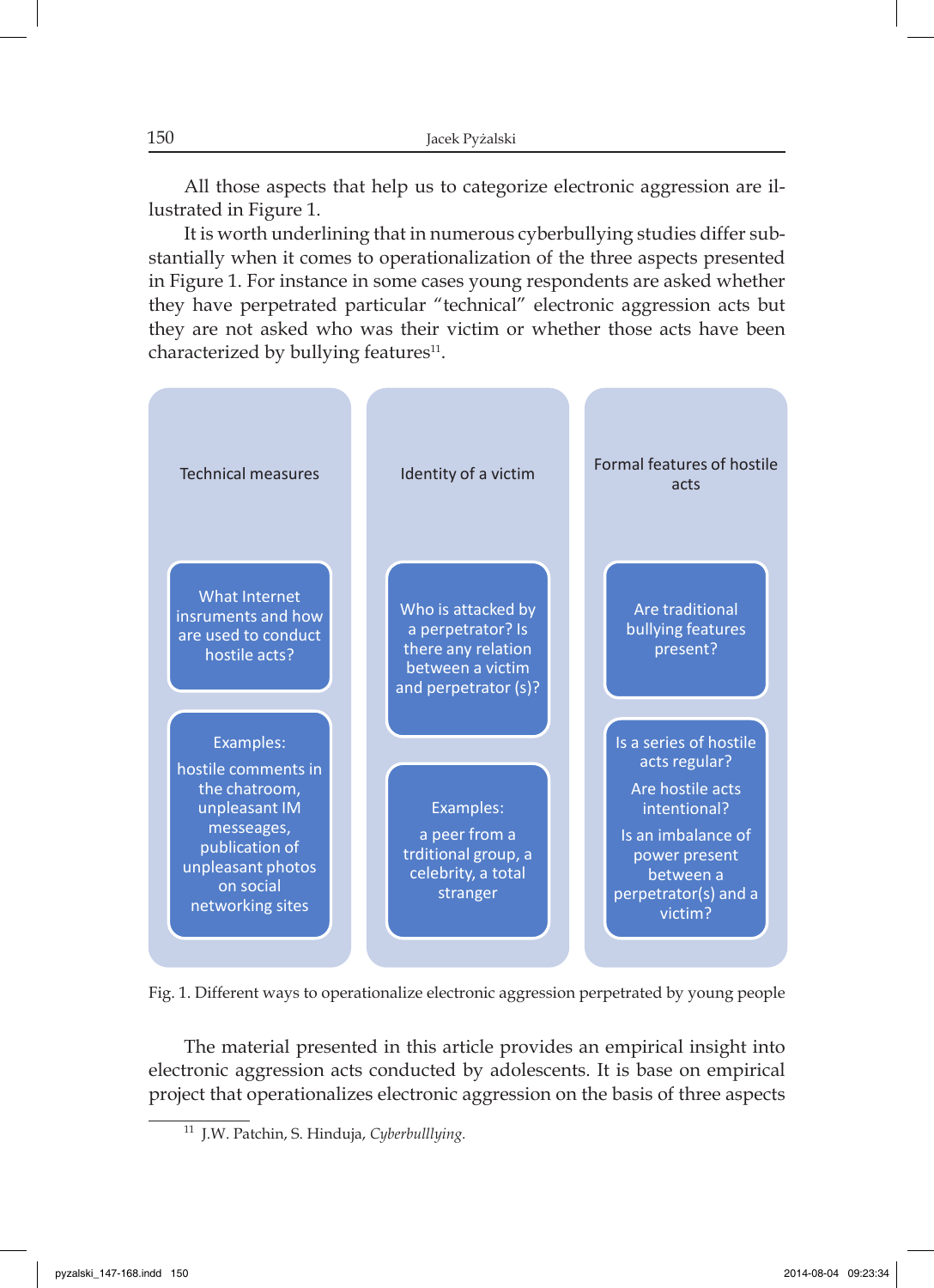(criteria) presented above in Figure 1. However, in the data presented the focus will be put only on two aspects: victims' type and formal features of bullying present in some electronic aggression acts.

In the end it is worth to mention that there are other efforts to build typologies of electronic aggression based e.g. on proactive and reactive character of different kinds of this phenomenon $12$ .

## **Materials and methods**

The empirical material presented in the article has been gathered in the project aimed at exploration of electronic aggression in adolescents. The research process was divided into two stages: (1) qualitative and (2) quantitative.

(1) Qualitative stage

The main aim of this phase was to explore electronic aggression and its determinants from the perspective of those who have experienced it – students and teachers. In case of students t he description of experiences concerning perpetration and victimization of electronic aggression have been explored. Subsequently teachers have been asked about the situation where they had to intervene in cases of electronic aggression among their students. Additionally the university students (Education) were interviewed retrospectively on the cases of electronic aggression they had experienced or witnessed.

This part involved as participants:

• 50 Education students (retrospective interviews with those who experienced electronic aggression as victims, perpetrators and bystanders - recruitment was based on a prior short questionnaire basis).

• 50 teachers from primary and secondary who had to intervene personally in electronic aggression cases in the past - the sample here consisted on teachers contacted through personal relations, meetings at teachers' conferences, etc.

To gather data from those respondents the following methods were used: in-depth interviews, in-depth e- mail interviews and focus groups  $(N = 3)$ .

Additionally, 15 e-mail interviews were completed with adolescent participants from one of the Polish Internet forums which was almost completely devoted to criticism (sometimes vulgar and harsh) towards other people as well as ten face-to-face interviews with 12 adolescents (aged 14-17) from a secondary school dedicated to adolescents experiencing developmental disturbances.

<sup>&</sup>lt;sup>12</sup> D.M. Law et al., *Are Cyberbullies really bullies? An investigation of reactive and proactive online aggression*, Computers in Human Behavior, 2012, 28 (2), p. 664-672.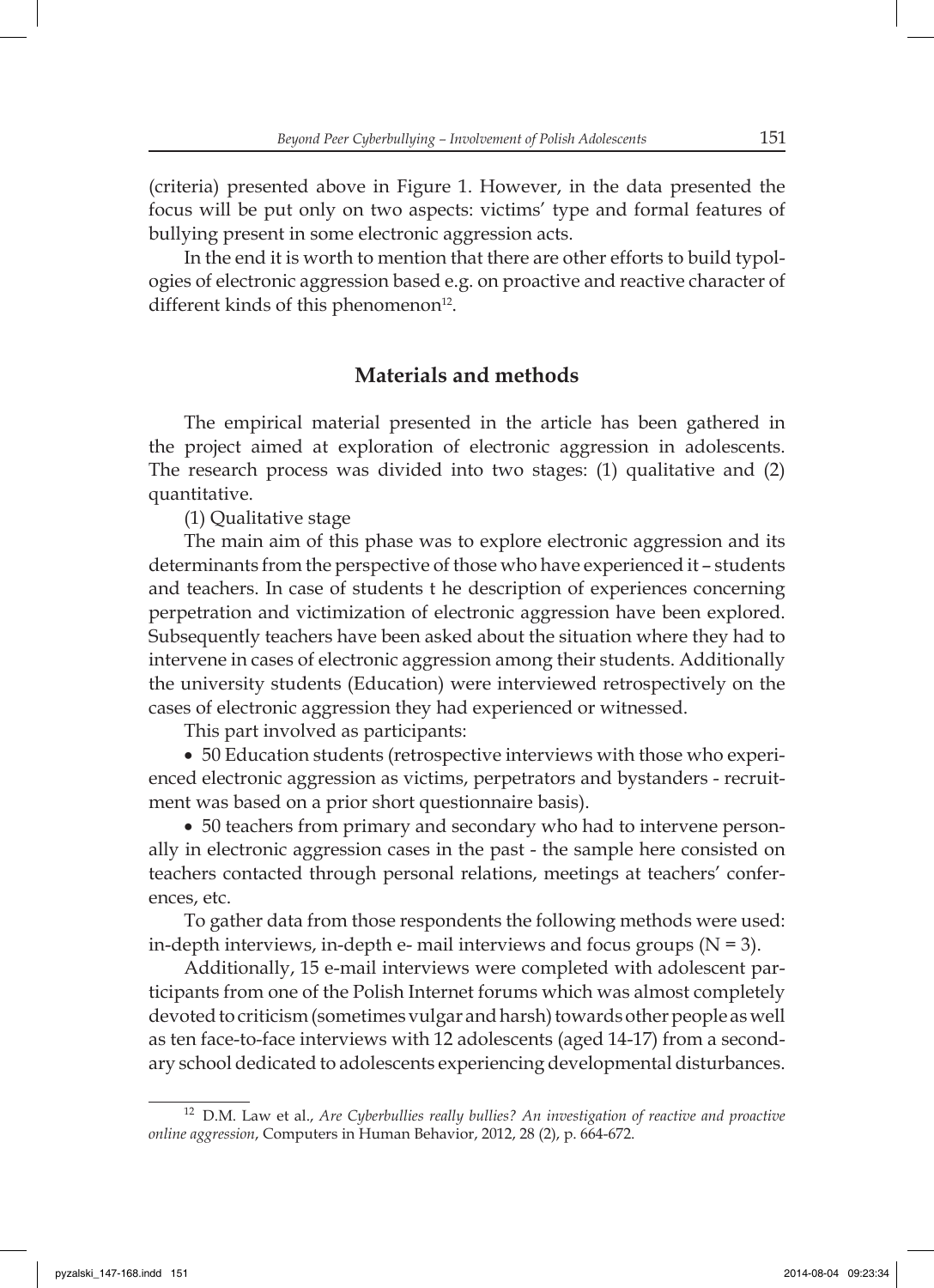Additionally various unstructured observations and content analysis of forums and other internet sites used by adolescents were conducted.

All the data gathered through qualitative stage have been either recorded digitally (voice or texts in e-mail interviews) or recorded by written notes during interviews and coded appropriately. The data was gathered in years 2009 and 2010.

Using this "triangulation approach" both in terms of research methods and respondents helped to analyze and explore the electronic aggression phenomenon in a way that is not possible in quantitative research – through detailed analysis of actual cases and their psychological and social contexts<sup>13</sup>.

The data gathered at this stage was used to define typology of electronic aggression described at the beginning of a section presenting results as well as was the basis for preparation of valid tools for quantitative stage validating the quality and significance of the new typology.

 It is worth underlining that although qualitative approach is rather rare in electronic aggression I has been already used by the scholars who has been conducting research that are purely qualitative<sup>14</sup> or are designed in a way that qualitative data are used as additional information to understand primarily quantitative results15.

To maintain clarity of the article only the conclusions of the qualitative stage of the research – mainly typology of electronic aggression will be presented without citing the gathered material itself.

## **Quantitative stage**

At the quantitative stage adolescents have been surveyed with a paper self-administered questionnaire. The research was carried out in randomly chosen secondary schools from 8 voivodships (regions) of Poland. It consisted of 2143 respondents – 1027 boys (48.72%); 1081 girls (51.28%); and 35 (1.66%) respondents who did not indicate their gender. Majority of the respondents were 15 y.o. in the year 2010 when the data was collected.

The questionnaire consisted of scales measuring electronic aggression and cyberbullying as factors hypothesized to be risk and protective factors for those phenomena. In this article only the instruments used for presentation of data in results section are described.

<sup>13</sup>R.M. Kowalski, S.P. Limber, P.W. Agatson, *Cyber Bullying: Bullying in the Digital Age*, Malden, MA 2008.

<sup>14</sup> E. Mishna, A. McLuckie, M. Saini, *Real world dangers in an online reality: a qualitative study examining online relationships and cyberabuse*, Social Work Research, 2009, 33 (2), p. 107-118; E. Mishna, M. Saini, S. Solomon, *Ongoing and online: children and youth's perceptions of cyberbullying*, Children and Youth Services Review, 2009, 31, p. 1222-1228.

<sup>&</sup>lt;sup>15</sup> R. Slonje, P.K. Smith, *Cyberbullying: another main type*.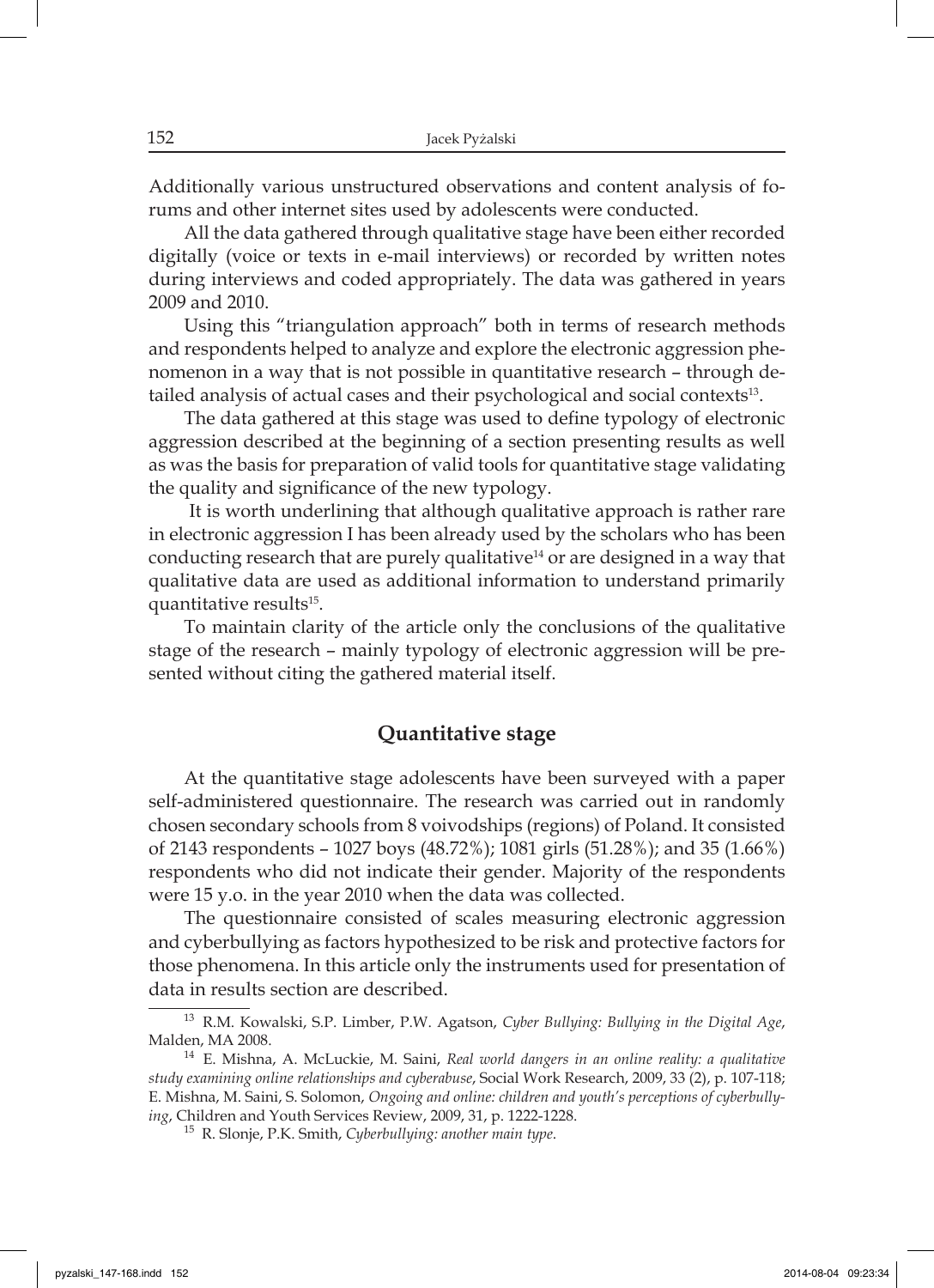### **Instruments**

#### **Electronic aggression and cyberbullying**

Electronic aggression and cyberbullying were measured with Lodz Electronic Aggression Prevalence Questionnaire<sup>16</sup>. The questionnaire measures perpetration and victimization of electronic aggression in three aspects described in Introduction (Fig. 1):

1. Frequency of involvement in 20 different "technical" electronic aggression acts within a period of one year. Cronbach alpha = 0.91 for perpetration scale and 0.87 for victimization scale.

2. Frequency of involvement in different kind of electronic aggression distinguished by victims' types.

3. Involvement in a peer electronic aggression that is characterized by bullying features (regularity, intention, imbalance of power).

Respondents have been asked to report electronic aggression and cyberbullying experiences within a year before gathering data.

The scales measuring protecting and risk factors presented below are mostly the Polish validated version of the scales in Flynt Adolescents study<sup>17</sup>.

#### *Positive and negative norms in peer group*

The scale measures how the respondent perceives the positive (for example those concerning good grades) and negative (for example concerning substances usage) norms as present in his/her peer group). Cronbach alpha = 0.84 for negative norms and 0.74 for positive norms.

### *Conflicts in a family*

This scale measures to what extent a respondent assesses relationships within a family as hostile and aggressive (mostly in a sense of verbal aggression among family members). Cronbach alpha = 0.86

<sup>16</sup> J. Pyżalski, *Lodz Electronic Aggression Questionnaire – a tool for measuring cyberbullying*, [in:] *The Good The Bad and The Challenging. The user and the future of information and communication technologies*, eds B. Sapio, L. Haddon, E. Mante-Meijer, L. Fortunati, T. Turk, E. Loos, Copenhagen 2009; J. Pyżalski, *Electronic aggression among adolescents: An old house with a new facade (or even a number of houses)*, [in:] *Youth culture and net culture: Online social practices*, eds C. Hällgren, E. Dunkels, G-M. Frånberg, Hershey 2011.

<sup>17</sup> M. Zimmerman, K. Schmeelk-Cone, *A longitudinal analysis of adolescent substance use and school motivation among African American Youth*, Journal of Research on Adolescence, 2003, 13 (2), p. 185-210; K. Ostaszewski et al., *Raport techniczny realizacji projektu badawczego pn. Monitorowanie zachowań ryzykownych młodzieży. Badania mokotowskie*, Warszawa 2009; K. Ostaszewski, *Badania zachowań ryzykownych warszawskich gimnazjalistów. Koncepcja i metoda*, [w:] *Promocja zdrowia psychicznego. Badania i działania w Polsce*, red. K. Okulicz-Kozaryn, K. Ostaszewski, Warszawa 2010.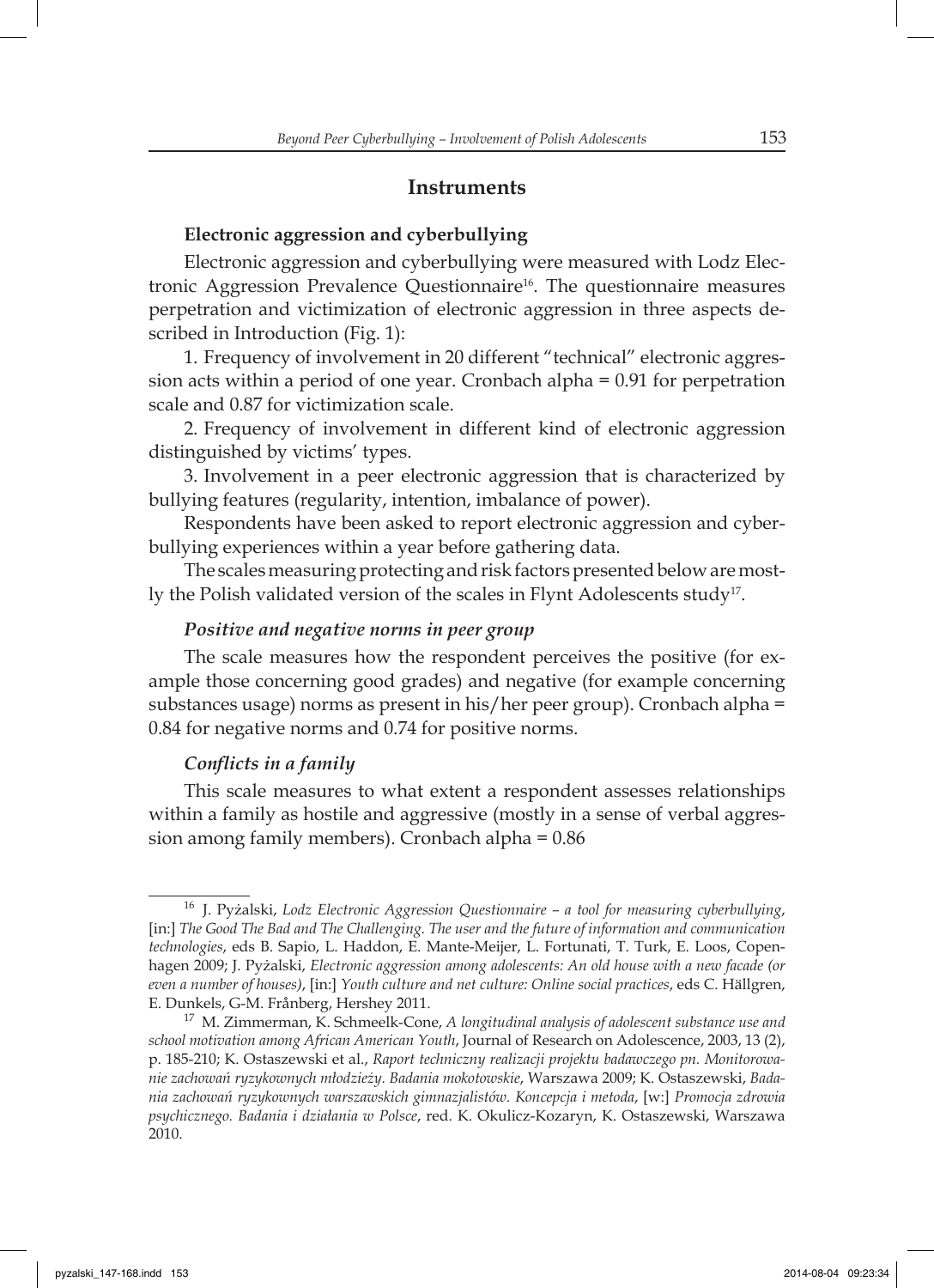#### *Attitudes toward school*

This scale measures to what extent a student likes his/her school, school staff and the activities at school she/he is involved in. Cronbach alpha = 0.74.

#### *Norms concerning online activities at school and at home*

This scale has been designed for the present study. It measures whether at school and at home there are established and imposed rules concerning online behavior of young people. Cronbach alpha = 0.67 for home norms and 0.84 for school norms. This is a new scale constructed for the present study.

#### *Level of self-esteem*

Using this scales we measure whether a student thinks he/she accepts and value himself/herself highly and whether he she likes himself/herself. In this sense low self-esteem is connected to attribution style that is characteristic for depression. The sample questions are: *I am a happy person; I am disappointed with myself.* A respondent uses the continuum of answers from total disagreement to a total agreement. Cronbach alpha = 0.86.

### **Results**

Below the types of electronic aggression recognized during the qualitative part of electronic aggression are presented. The focused is put on typology based on victims' types. Moreover in the descriptions also information on particular "technical" acts as well as involvement of traditional bullying features are mentioned.

#### **Electronic peer aggression (cyberbullying)**

Many students taking part in the interviews and focus groups admitted perpetrating different hostile acts online or via mobile phones against their peers. Such acts have been also frequently described in retrospective interviews by students as well as teachers.

Looking at technical descriptions of electronic aggression situation described by the respondents it may be concluded that those acts have been mostly simple and not very serious exchanges of communicates e.g. unpleasant short instant messenger or cell phone texts or harsh comments below photos in social networking sites.

In most cases the content of those messages has been connected to the offline conflicts and quarrels among students. It mostly concerned such issues as behaviour at school, romantic relationships and were often associated with unpleasant hostile acts e.g. name calling in the physical world. A majority of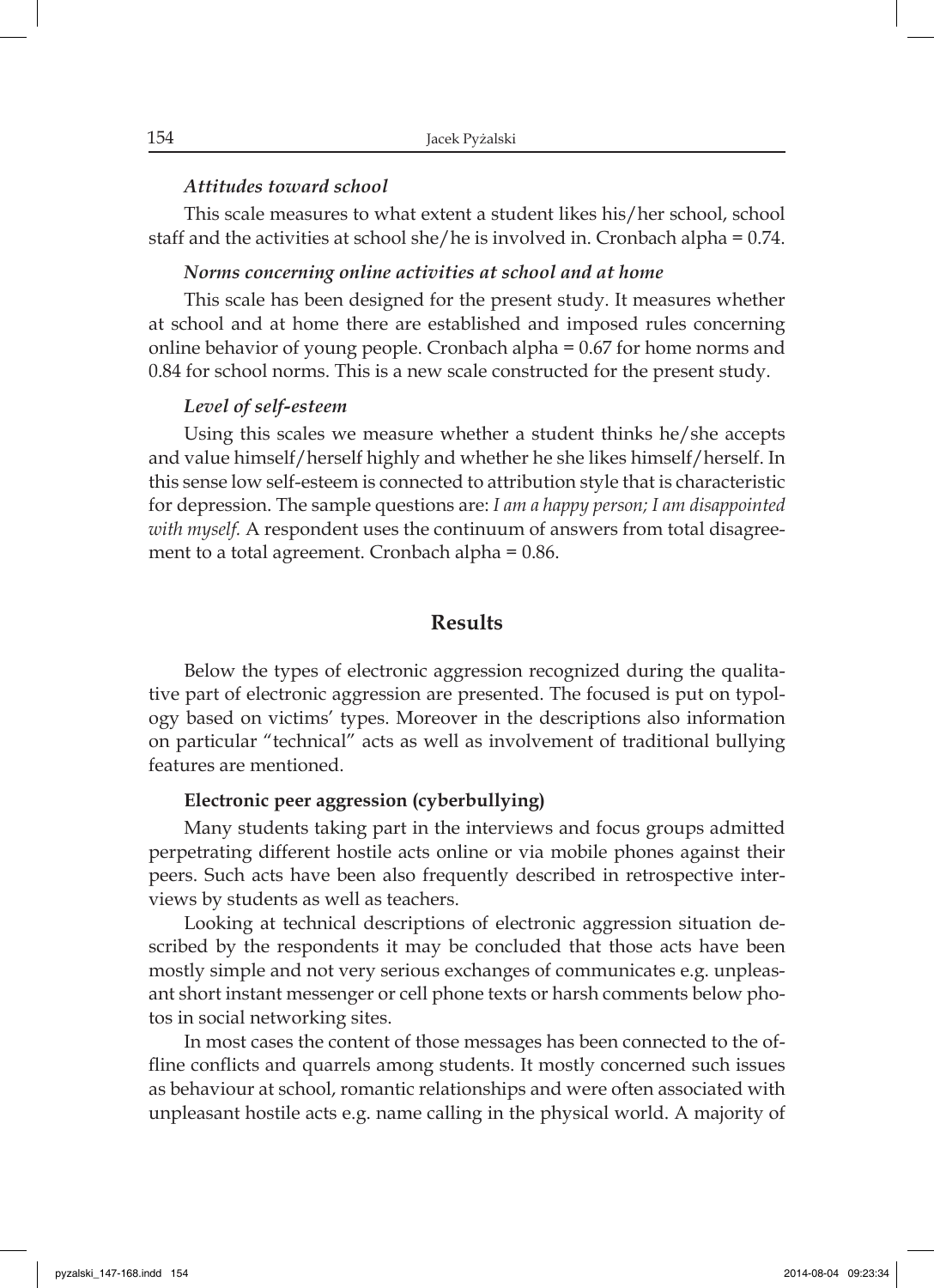respondents underlined that such acts were interpreted by them as not very serious and they have not confessed any serious emotional consequences. More "sophisticated" acts, involving a substantial workload on the side of a perpetrator or better computer skills were rather rare. For instance, one of the respondent teachers described the situation when someone set up a false profile of her student in the social networking site. Such behaviour is sometimes called in the literature impersonation<sup>18</sup> and frequently presented as a kind of electronic aggression that bring serious psychological consequences on a victim's side. One serious example of this kind of electronic aggression is a boy who stole a password from a networking site profile of a peer and was sending unpleasant comments to other users afterwards (including teachers from a school where he attended). Some of the victims were obviously blaming the actual owner of a profile who in this situation was also a victim of electronic aggression.

One of the adolescents described a case where his friends have recorded a film presenting an act of beating up another young person and then published it on the Net. This kind of electronic aggression also described in the literature is called happy slapping and is a kind of a merge between traditional and cyber aggression<sup>19</sup>. Generally, there were less cases described, also by the teachers where young perpetrators have been using public channels of communications when their material have been visible for numerous users. For instance one girl has been commenting family problems of a peer in social networking site profile of a victim which made the situation worse by revealing the sensitive information to hard to estimate number of potential viewers.

In many cases the acts described by the respondents have not been anonymous what is in line with some quantitative data showing that only some acts of electronic aggression possess this feature<sup>20</sup>.

Most of the acts described by the respondents have not presented any of traditional bullying features or only some of them. Very often they were only single acts of not very serious consequences – so the regularity was not involved. In most situations the acts had a form of mutual communication exchanges – where both young people communicating were presenting more or less equal power with no signs of imbalance and subsequent helplessness of a victim. Lastly, in many cases those conducting actions were not presenting

<sup>&</sup>lt;sup>18</sup> R.M. Kowalski, S.P. Limber, P.W. Agatson, *Cyber Bullying*.

<sup>19</sup> R. Saunders, *Happy slapping: transatlantic contagion or home-grown, mass-mediated nihilism*, Static, 2005, 1 (1), p. 1-11.

<sup>20</sup>S. Hinduja, J.W. Patchin, *Cyberbullying*; R.M. Kowalski, S.P. Limber, *Electronic bullying among middle school students*, Journal of Adolescent Health, 2007, 41 (6), p. 22-30; R.M. Kowalski, S.P. Limber, P.W. Agatson, *Cyber Bullying.*.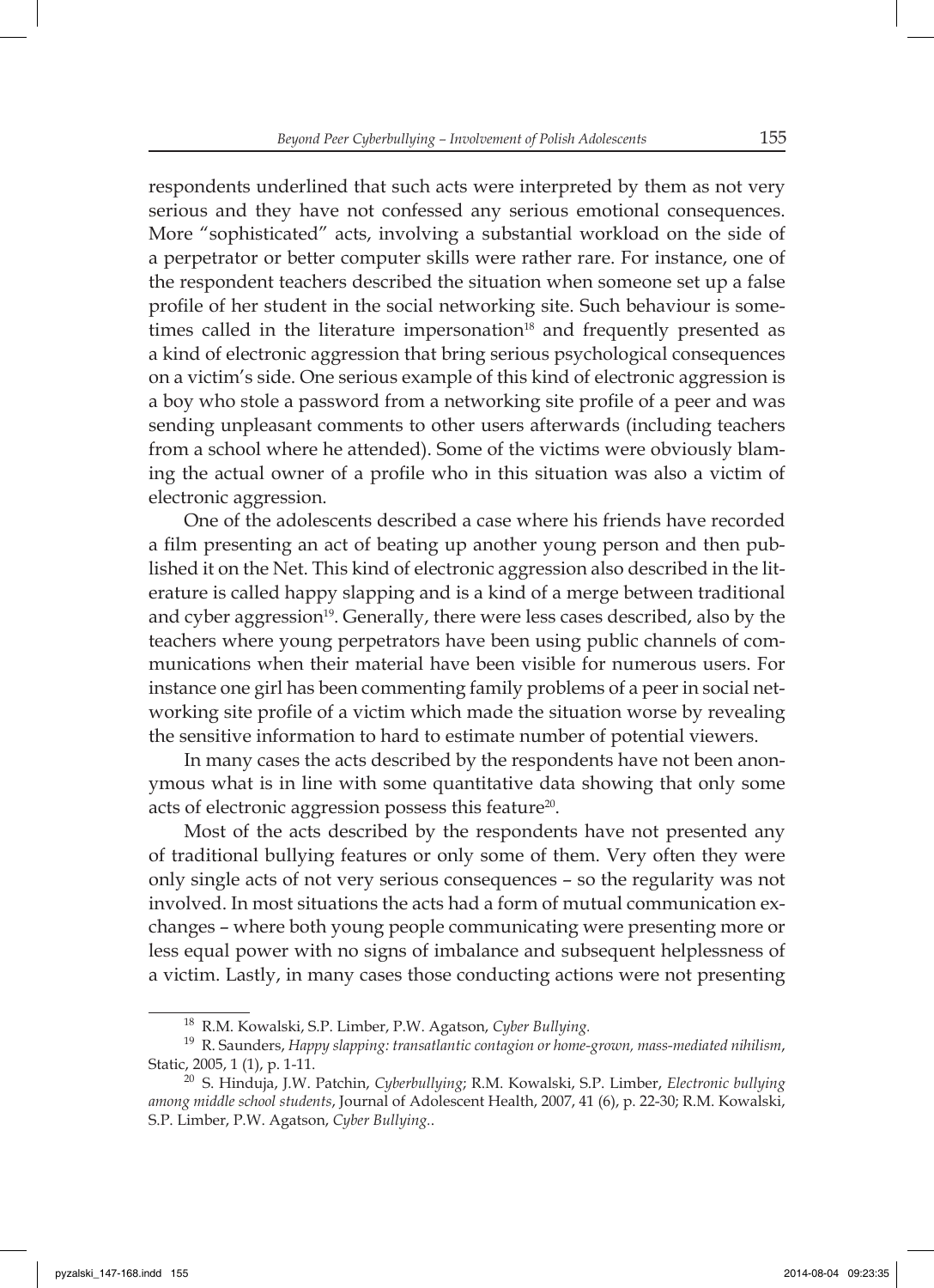any hostile intentions. They admitted to involve in such acts as a joke or hoax – sometimes learning about negative consequences on their victim's side later. For instance, a girl indicated that about the serious consequences of unpleasant short messages sent by her, she has realized for the first time when a victim described them during a class meeting. Another example is a boy who together with peers has been threatening another student by sending to him short "warning messages". Despite an obvious seriousness of this case a perpetrator describing the situation many times used wording such as "a hoax" or "a joke" and has shown no signs of self-criticism while referring to own aggressive behaviour.

Young persons taking part in the study have been also indicating different levels of relationship they have with a peer victims – e.g. former or actual romantic partners, close friends or young people they just know from school or a place where they live.

#### **Electronic Aggression against Educational Staff**

Closely connected to educational setting reality is electronic aggression against teachers and other educational staff. Obviously young people have sometimes "difficult" relations with school staff and sometimes there are certain teachers who are disliked by a number of students. A few respondentsparticularly teachers described a lot of situations when one teacher or the whole staff has been attacked electronically by the students. For example one school headmaster described the case when one of the student was sending anonymously to the school e-mail address long letters insulating the teachers from his schools. Some teachers reveal also the situation when students were sending unpleasant messages using private channels – mostly short texts on mobile phones. There were also some really serious situations described – for instance a false advert with personal data of a female teachers published on the sex date site followed by a serious of unwanted telephone contacts received by the victim.

#### **Electronic Aggression Against the Vulnerable**

Some respondents during interviews admitted involvement in online aggression against people in a vulnerable life situation such as homeless, alcoholics, etc. This kind of aggression usually is perpetrated through production of short clips that are later published on the sites where users can present their videos (such as YouTube). The involvement of young people have at least two firms - firstly they were themselves producers of the aggressive materials - that was rather rare. More often they were active viewers – positively commenting or rating hostile videos – also praising the producers of the materials.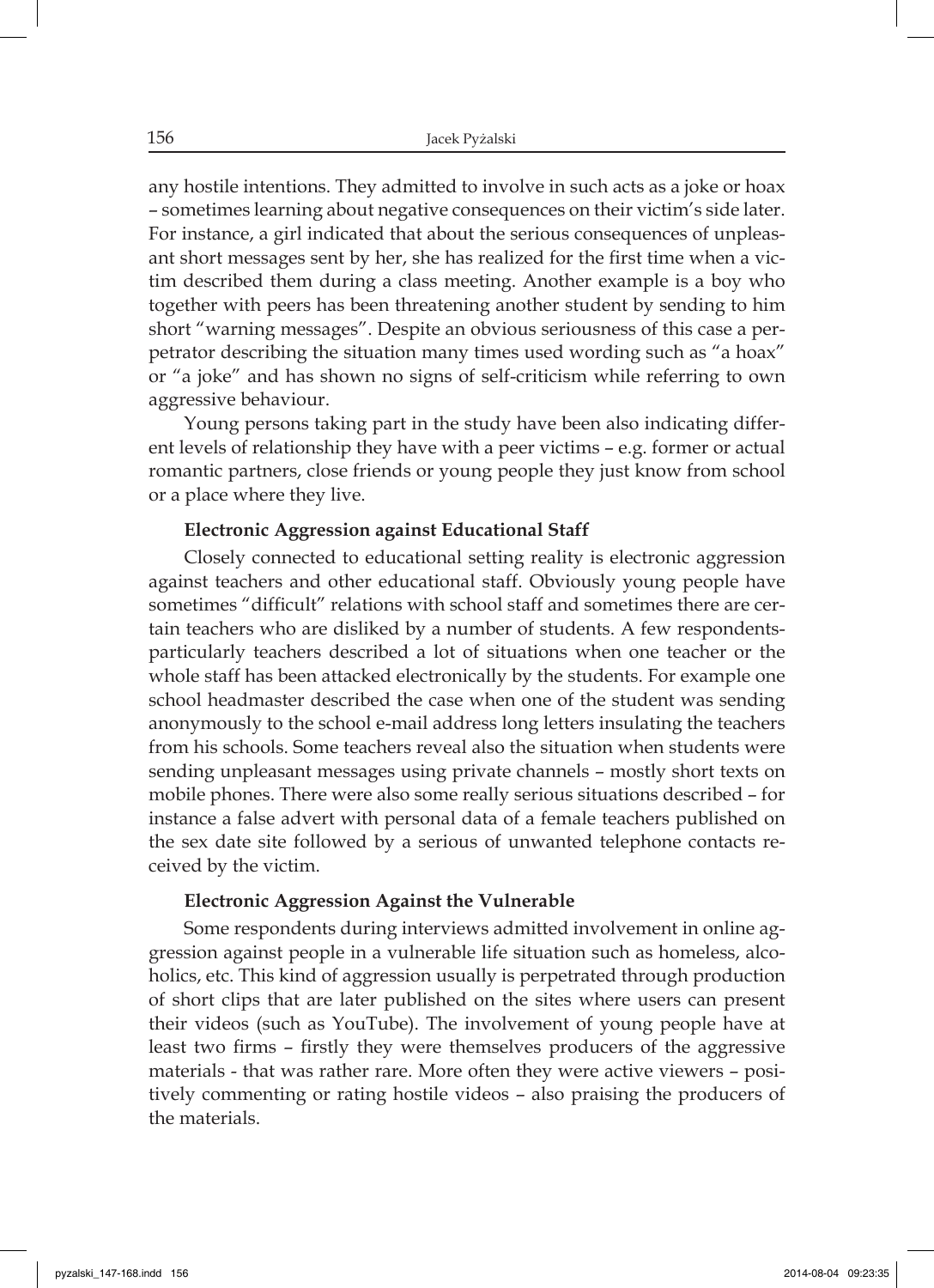Analyzing the potential consequences of this kind of electronic aggression one should remember that actually it is a mix of offline and online aggressive acts. The content analysis of videos has shown that the seriousness of aggression presented by the producers of the clips differ substantially. In some cases young perpetrators threaten or insult the vulnerable victims while filming. Then in other cases they just make spontaneous shots of the vulnerable people's behaviour they assess as funny.

Analyzing this kind of aggression as media aggression makes this kind of aggression a serious issue. Due to psychological mechanisms it potentially endangers psychosocial and moral development of both perpetrators and viewers. First of all imbalance of power is present and attacking those who due to the life situation not only cannot protect themselves but are sometimes unaware of the harm they experience makes such acts even more unethical. The next thing is the fact that modeling of aggressive behaviour may be encouraged due to the fact that the viewers are similar (e.g. in terms of age) to the aggressors. Additionally the aggression presented is not fictional but is a real social act that is often reinforced by acceptance of the viewers (positive comments, high rating) which may give the viewers impression that those kinds of materials are commonly socially accepted.

#### **Aggression Against Random Victims (Random Electronic Aggression)**

A lot of respondents indicated that they attacked electronically people they have neither offline nor online relationships with. Such attacks were usually referred as spontaneous acts provoked by a comment or a behaviour of a victim they did not like, e.g. on internet forum or a chat. From this perspective such acts are isolated and impulsive. However, sometimes such reactions are very emotional and openly aggressive towards victims. It is worth underlining that such behaviour is almost always targeted against the victims totally unknown to a perpetrator. This anonymity refers here sometimes to such basic features as gender, age and place of living of a perpetrator. Respondents perpetrating this kind of aggression were sometimes indicating the potential low-risk concerning potential legal actions taken by a victim in order to identify and punish them.

#### **Electronic Aggression Against Groups (Bias Cyberbullying)**

Sometimes respondents were revealing attacking not individuals but the whole groups of people. They were for example publishing comments insulting fans or a certain music group or a football team. Those comments were often published in online places where a lot of potential viewers can see them, e.g. Facebook wall or as a comment on a public access forum. Although in this kind of electronic aggression a victim is not personalized – all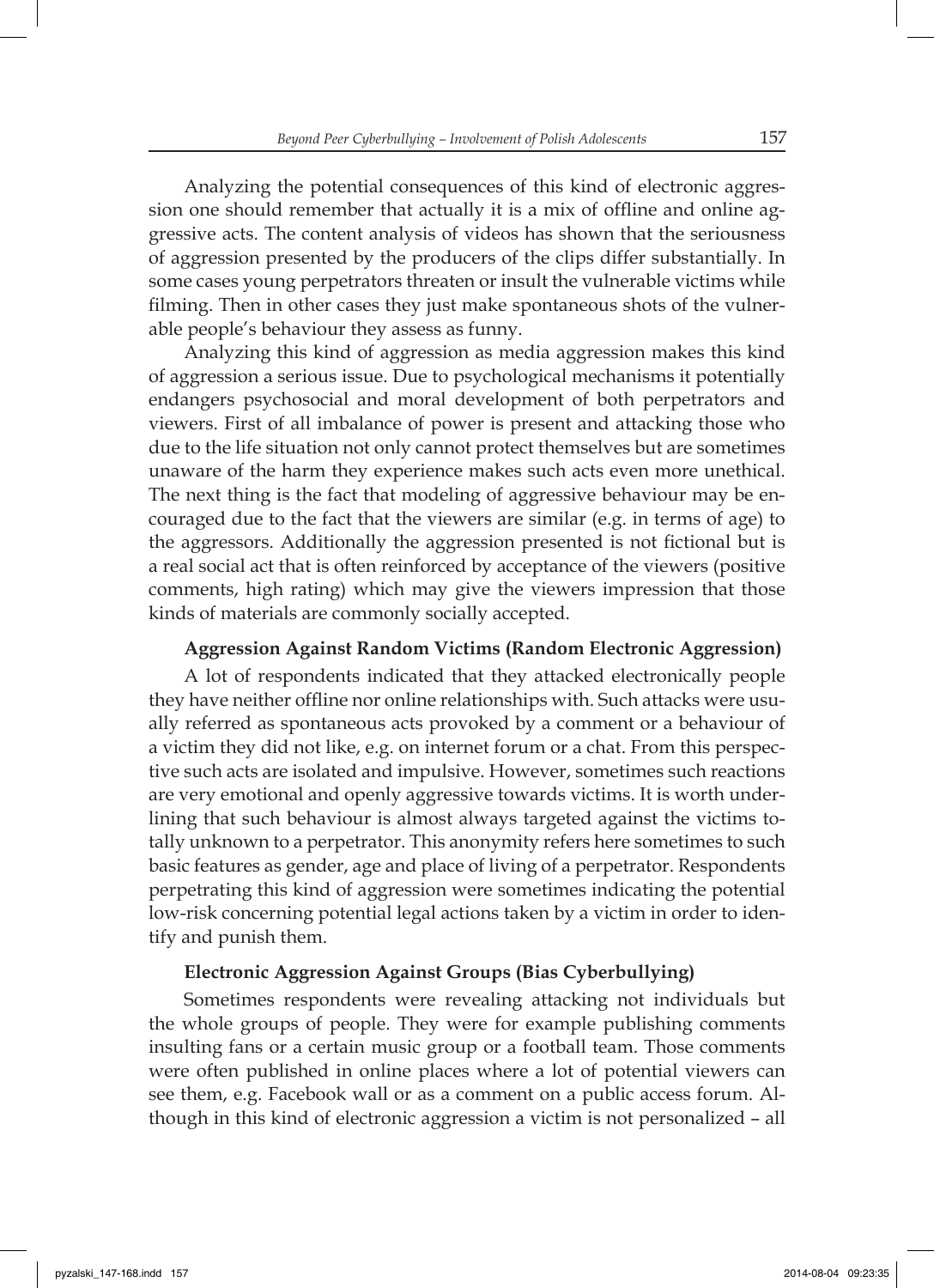persons affiliating themselves to a certain insulated group may experience harm. This is of great importance also due to a fact that affiliation to groups of different kinds particularly peer groups is vital at a developmental stage of adolescence.

#### **Electronic Aggression Against Celebrities**

Another target of young perpetrators were celebrities such as actors, singers, etc. Electronic attacks of this kinds were almost never conducted through private channels of communication, which is understandable due to usual lack of personal contacts between celebrities and young perpetrators.. Most often respondents were writing harsh comments about celebrities on so called gossip portals where short scandalized messages concerning famous people are published. Sometimes such comments, texts or rarely visual materials were presented on the private perpetrators' blogs or profile in social networking sites.

### **Involvement in different kind of electronic aggression – a quantitative aspect**

The research revealed that about 66% of respondents revealed a perpetration during a previous year at least one from 20 "technical" electronic aggression acts listed in the questionnaire. Those who were perpetrators have been then asked who was their target. The results concerning this are presented in table 1. The most prevalent is aggression against individuals known only from online environments (53.3%). Almost the same frequency applies to aggression against young people known from traditional groups – a school or a place where young people live – involvement in perpetration against such victims was indicated by almost half of the respondents. In case of one in three respondents the targets of electronic aggression were young people indicated by perpetrators as close friends. Three perpetrators out of ten reported, attacks on the Internet against totally randomly chosen individuals, while about one in five against a former romantic partner. About twenty percent of the perpetrators attacked not individuals but groups of people, Almost 14% of them confessed to attack celebrities and about the same rate attacked the vulnerable people, e.g. homeless or alcoholics. Approximately one in nine of those who perpetrated any electronic aggression during one year targeted teacher or other known adults.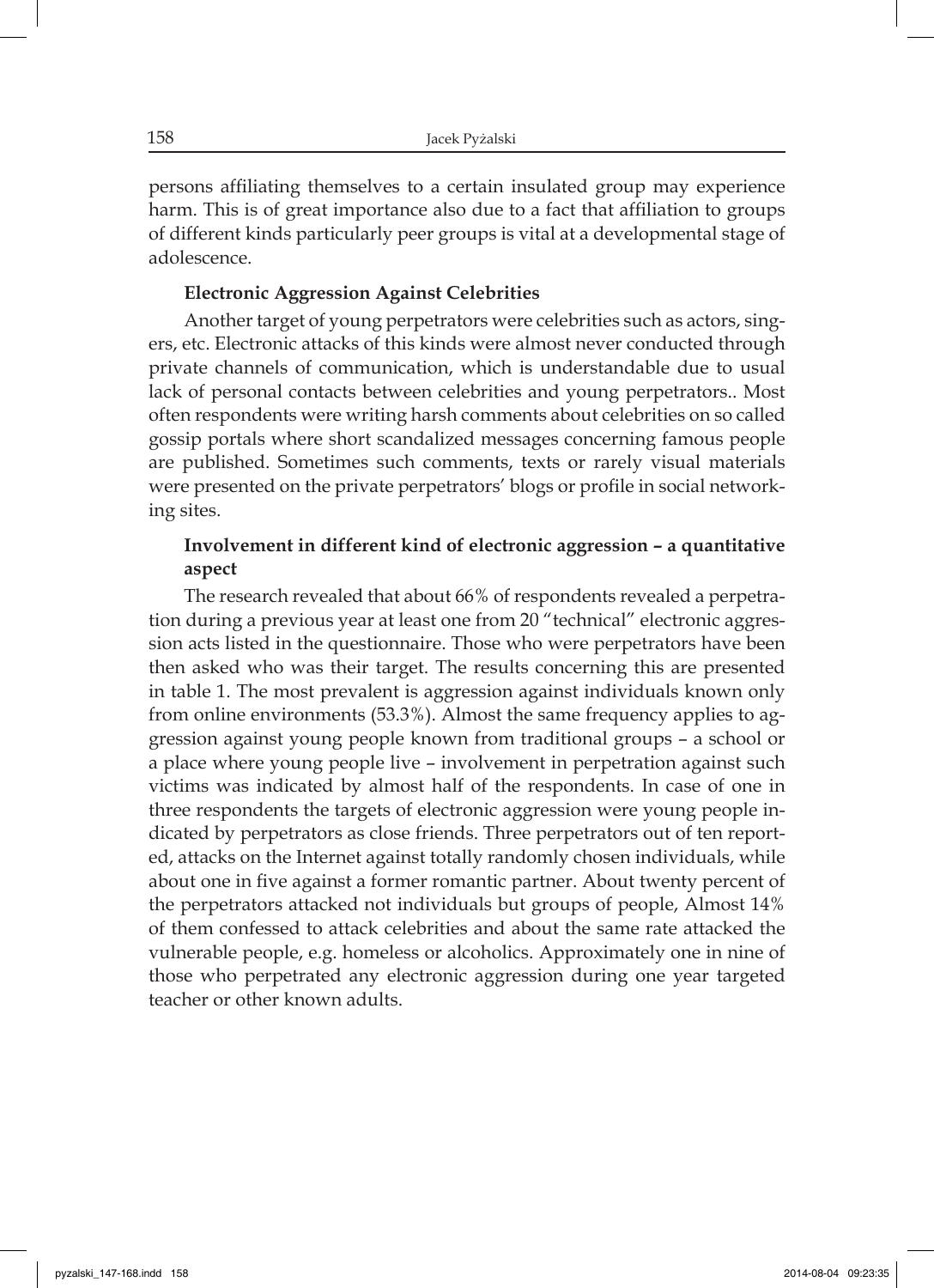#### Table 1

Percentages of perpetrators that targeted duringa previous year certain types of victims

| Type of a victim                                                                 | Percent<br>of 1 year<br>perpetrators |  |
|----------------------------------------------------------------------------------|--------------------------------------|--|
| People known only from the Internet                                              | 53.5                                 |  |
| Young people known offline (from school, site of living) but no<br>close friends | 49.4                                 |  |
| Close friends                                                                    | 33.6                                 |  |
| Random persons/totally unknown                                                   | 30.3                                 |  |
| Former girlfiend/boyfiend                                                        | 21                                   |  |
| Not individuals but groups (e.g. fans of a certain band or football<br>team)     | 19.7                                 |  |
| Celebrities, e.g. actors, singers.                                               | 13.9                                 |  |
| Vulnerable people (The homeless, alcoholics, etc.)                               | 13.3                                 |  |
| Teachers                                                                         | 11.3                                 |  |
| Other known adults                                                               | 11                                   |  |

Percentages in the table refer to those who reported to perpetrate at least one electronic aggression act during a recent year.

According to results presented in the table 2. One in three respondents has not attacked electronically during one year any of the indicated in the questionnaire types of victims. Almost one In four respondents targeted only one type of a victim, 16.8% - two types, and almost one in nine – three types. There was also a significant number of respondents targeting more types of victims –  $6.3\%$  - four types,  $3.8\%$  – five types and almost one in twenty respondents attacked 6 or more victims' types.

Table 2

| Number of types of electronic aggression<br>the respondent was involved<br>during 12 months before the study | Percent |
|--------------------------------------------------------------------------------------------------------------|---------|
|                                                                                                              | 34.3    |
| 1                                                                                                            | 23.2    |
| $\mathfrak{D}$                                                                                               | 16.8    |
| 3                                                                                                            | 10.9    |
| 4                                                                                                            | 6.3     |
| 5                                                                                                            | 3.8     |
| 6 and more                                                                                                   | 4.8     |
|                                                                                                              |         |

Numbers of victims' types perpetrated by one respondent during a previous year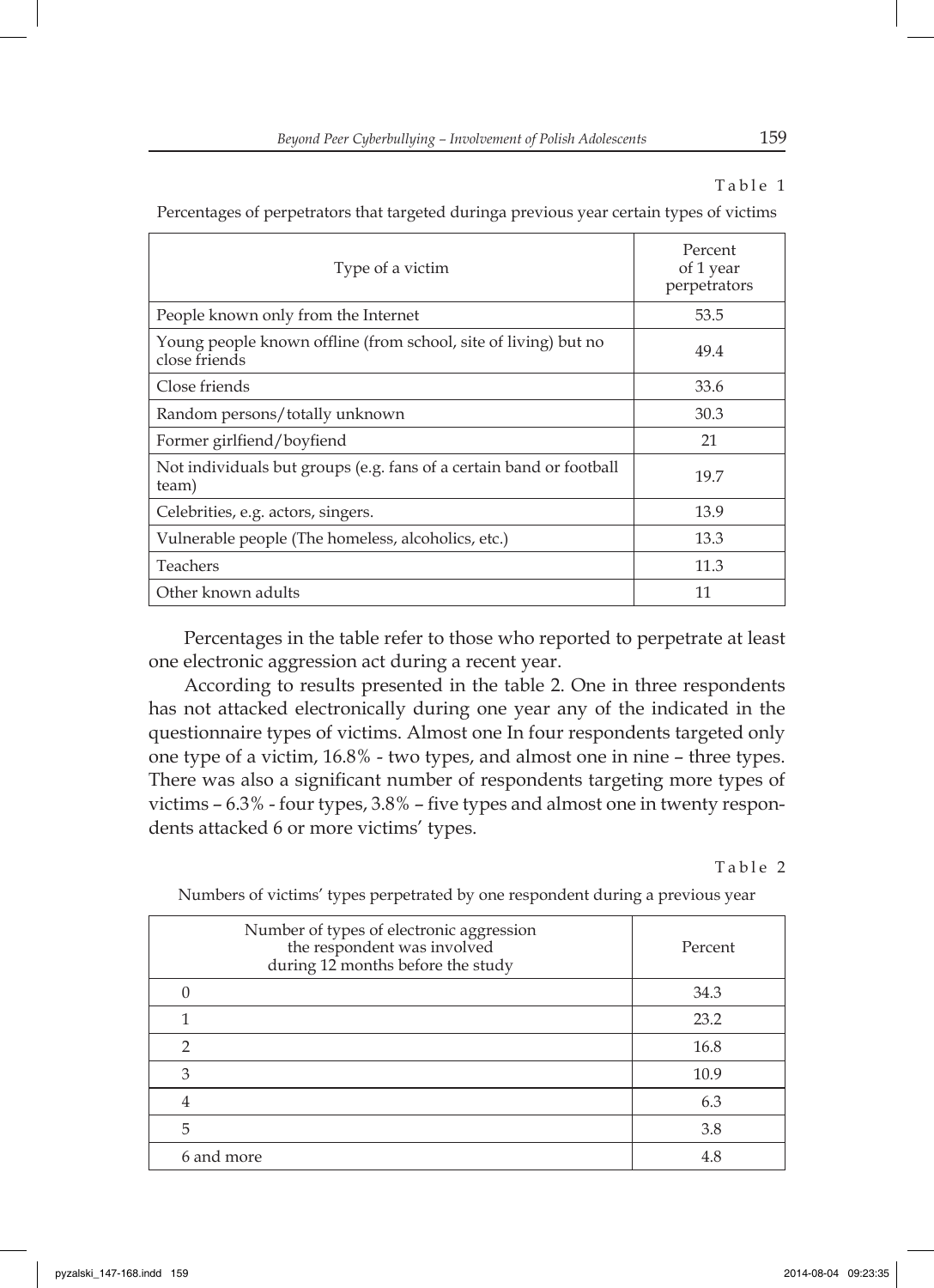#### Cyberbullying as the specific kind of electronic aggression

Traditional bullying due to its constitutional features is understood as a serious type of aggression. Similarly cyberbullying should be perceived as a serious type of electronic aggression. For the purpose of this study cyberbullying has been operationalized as peer aggression taking place within a traditional group (typically a class) or online group (e.g. community of a certain forum) that additionally takes place regularly and for a longer period, is intentional and causes vulnerability on the side of a victim due to imbalance of power present. It is interesting that although more than 47% admitted to have attacked any of 3 peer targets (close friends; young people known from school/neighborhood or a former romantic partner) only 25% engaged in cyberbullying. That means young people undertake a lot of peer electronic aggression acts that do not cover one or more traditional bullying features. Young respondents mostly perpetrated cyberbullying once (about 15%). However one in twenty perpetrated cyberbullying 4 times or more during a year (table 3).

Table 3

| $\sim$          |         |
|-----------------|---------|
| Perpetration    | Percent |
| Never           | 74.4    |
| One time        | 14.9    |
| 2-3 times       | 5.7     |
| 4 times or more |         |

Perpetration of cyberbullying in the last 12 months

As cyberbullying is a serious form of electronic aggression it was explored whether perpetrators of cyberbullying more frequently involve in aggression against different kinds of victims. In the table 4. There are connected the percentages of cyberbullying perpetrators involved in aggression against different kinds of victims to the percentages of involvement in this aggression by young people that had not cyberbullying experiences in a previous year (neither as bullies, cyberbullies and bully-victims). In case of all victims' types those who engaged in cyberbullying reported more frequent attacks against a particular kind of a victim (table 4).

Obviously cyberbullies very often indicated as targets young people known from offline world – mostly such peers who are not perceived by them as close friends (53.1%) but also close friends (32.9%) and former romantic partners (20.1%). At the same time cyberbullies quite often attack other kinds of victims. For instance over 53% admitted to target individuals known only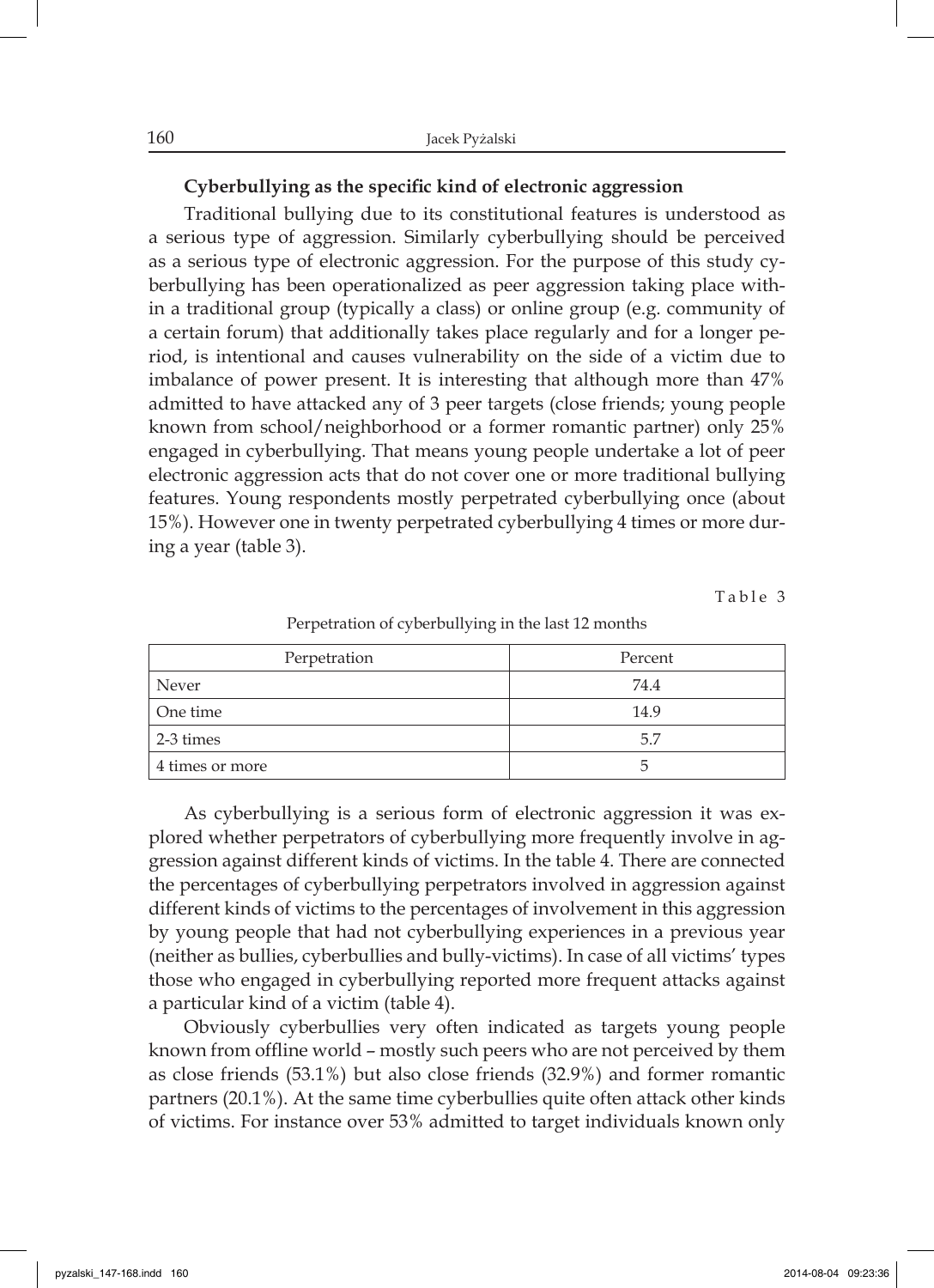Table 4

| Perperation against                                                           | Percent<br>of online<br>bullies<br>against<br>peers | Percent<br>of not<br>involved<br>in online<br>bullying<br>against<br>peers | Chi square | p           |
|-------------------------------------------------------------------------------|-----------------------------------------------------|----------------------------------------------------------------------------|------------|-------------|
| Young people known from<br>offline world but not close<br>friends             | 53.1                                                | 24                                                                         | 152.37     | p < 0.00001 |
| People known only from the<br>Internet                                        | 50                                                  | 29.5                                                                       | 77.31      | p < 0.00001 |
| Close friends known from<br>offline world                                     | 32.9                                                | 16.7                                                                       | 80.87      | p < 0.00001 |
| Totally unknown people,<br>randomly chosen                                    | 27.9                                                | 16.1                                                                       | 58.69      | p < 0.00001 |
| Groups of people, e.g. fans of<br>a particular music group.                   | 25                                                  | 8.9                                                                        | 78.24      | p < 0.00001 |
| Former boyfriend/girlfriend                                                   | 20.9                                                | 8.7                                                                        | 126.97     | p < 0.00001 |
| Celebrities                                                                   | 15.9                                                | 6.4                                                                        | 53.39      | p < 0.00001 |
| Other people, e.g. homeless,<br>alcohol addicted (the vulne-<br>rable people) | 15.4                                                | 5.5                                                                        | 71.79      | p < 0.00001 |
| Other adults                                                                  | 14.4                                                | 4.3                                                                        | 78.03      | p < 0.00001 |
| Teachers                                                                      | 13.5                                                | 4.7                                                                        | 56.58      | p < 0.00001 |

Involvement of peer cyberbullies and those not involved in cyberbullying in electronic aggression against different kinds of victims

in the online environment, who in many cases could not restrict only o people of the similar age. Peer cyberbullies target also more often other types of victims – totally randomly chosen people (27.9%), groups of people (25%). Really substantial differences between a group of those who cyberbullied peers and those not involved in cyberbullying are observed in case of electronic aggression against adults. For example celebrities are attacked by 15.4% of cyberbullies and only 5.5% of not involved in cyberbullying. The same refers to teachers (13.5% versus 4.7%) and other adults (14.4% versus 4.3%).

## **Different kinds of electronic aggression and influencing factors**

In the study it also has been explored whether the level of eight factors that were hypothesized be connected to online aggression vary among young people involved in different kinds of electronic aggression. The significance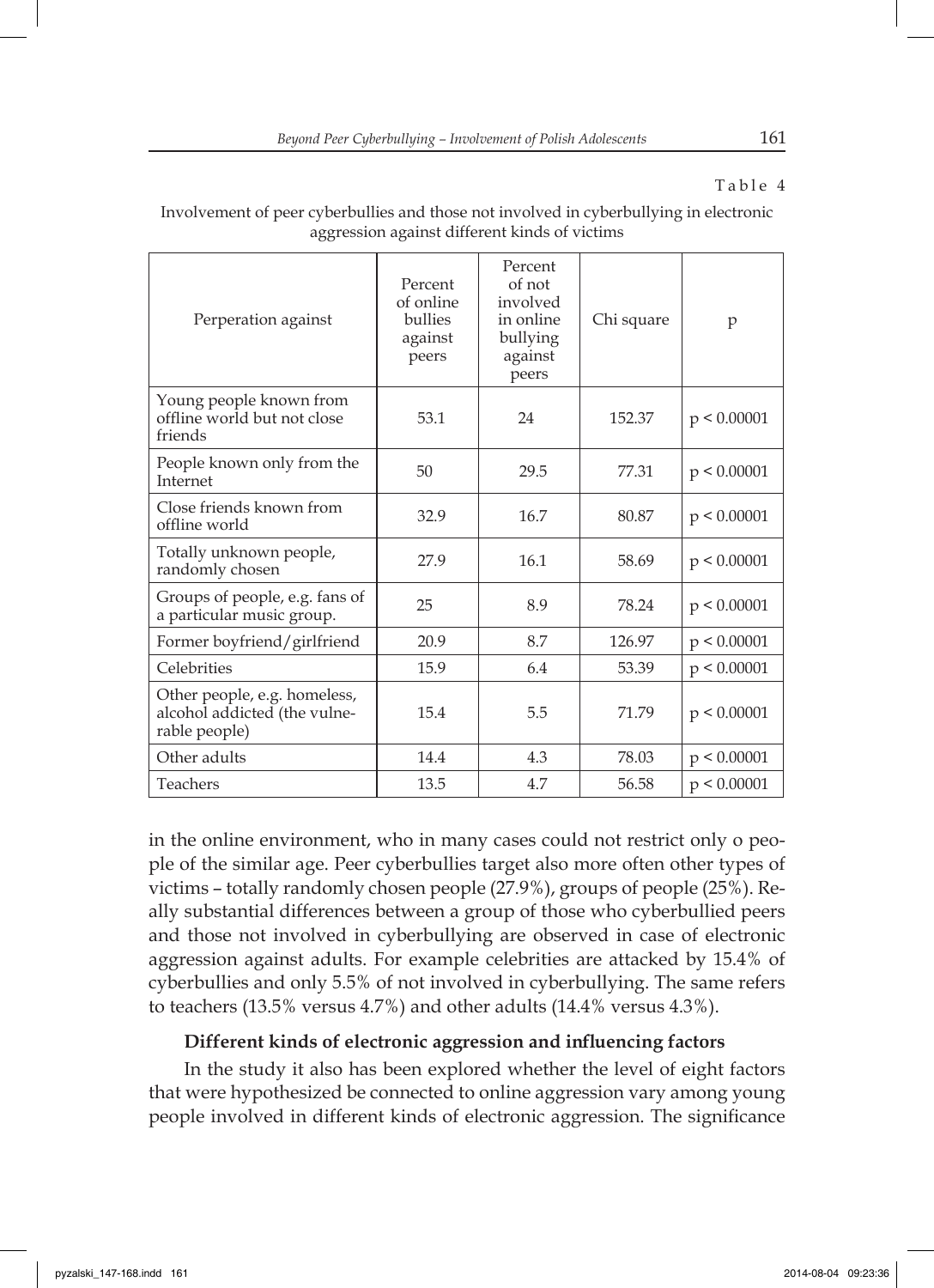of differences of means in a group of those involved in particular aggression type and those not involved has been calculated (table 5).

Table 5

| Involvement in electronic aggression against different kinds |
|--------------------------------------------------------------|
| of victims versus influencing factors                        |

|                                                                                   | Positive<br>attitudes<br>toward<br>school | Positive<br>peer<br>norms | Negati-<br>ve peer<br>norms | Negati-<br>ve rela-<br>tions in<br>family | Norms<br>concer-<br>ning<br>online<br>activi-<br>ties at<br>home | Norms<br>con-<br>cerning<br>online<br>activi-<br>ties at<br>school | Self-<br>esteem         |
|-----------------------------------------------------------------------------------|-------------------------------------------|---------------------------|-----------------------------|-------------------------------------------|------------------------------------------------------------------|--------------------------------------------------------------------|-------------------------|
| Close friends<br>known from<br>offline world                                      | Lower                                     | Lower                     | Higher                      | Higher                                    | Lower*                                                           | Not<br>signifi-<br>cant                                            | Higher                  |
| Young people<br>known from<br>offline world but<br>not close friends              | Lower                                     | Not<br>signifi-<br>cant   | Higher                      | Higher                                    | Lower                                                            | Lower                                                              | Higher*                 |
| People known<br>only from the<br>Internet                                         | Lower                                     | Lower                     | Not<br>signifi-<br>cant     | Higher                                    | Lower                                                            | Lower*                                                             | Not<br>signifi-<br>cant |
| Totally<br>unknown<br>people,<br>randomly<br>chosen                               | Lower                                     | Lower                     | Higher                      | Higher                                    | Lower*                                                           | Lower                                                              | Not<br>signifi-<br>cant |
| Teachers                                                                          | Lower                                     | Lower                     | Higher                      | Not<br>signifi-<br>cant                   | Not<br>signifi-<br>cant                                          | Lower*                                                             | Higher                  |
| Other adults                                                                      | Lower                                     | Lower                     | Higher                      | Not<br>signifi-<br>cant                   | Lower                                                            | Lower                                                              | Higher                  |
| Former<br>boyfriend/<br>girlfriend                                                | Lower                                     | Lower*                    | Higher                      | Higher                                    | Not<br>signifi-<br>cant                                          | Not<br>signifi-<br>cant                                            | Higher                  |
| Other people,<br>e.g. homeless,<br>alcohol addicted<br>(the vulnerable<br>people) | Lower                                     | Lower                     | Higher                      | Higher*                                   | Not<br>signifi-<br>cant                                          | Not<br>signifi-<br>cant                                            | Higher                  |
| Celebrities                                                                       | Lower                                     | Not<br>signifi-<br>cant   | Higher                      | Higher                                    | Not<br>signifi-<br>cant                                          | Not<br>signifi-<br>cant                                            | Higher*                 |
| Groups of<br>people, e.g. fans<br>of a particular<br>music group                  | Lower                                     | Lower                     | Higher                      | Higher                                    | Lower                                                            | Not<br>signifi-<br>cant                                            | Higher*                 |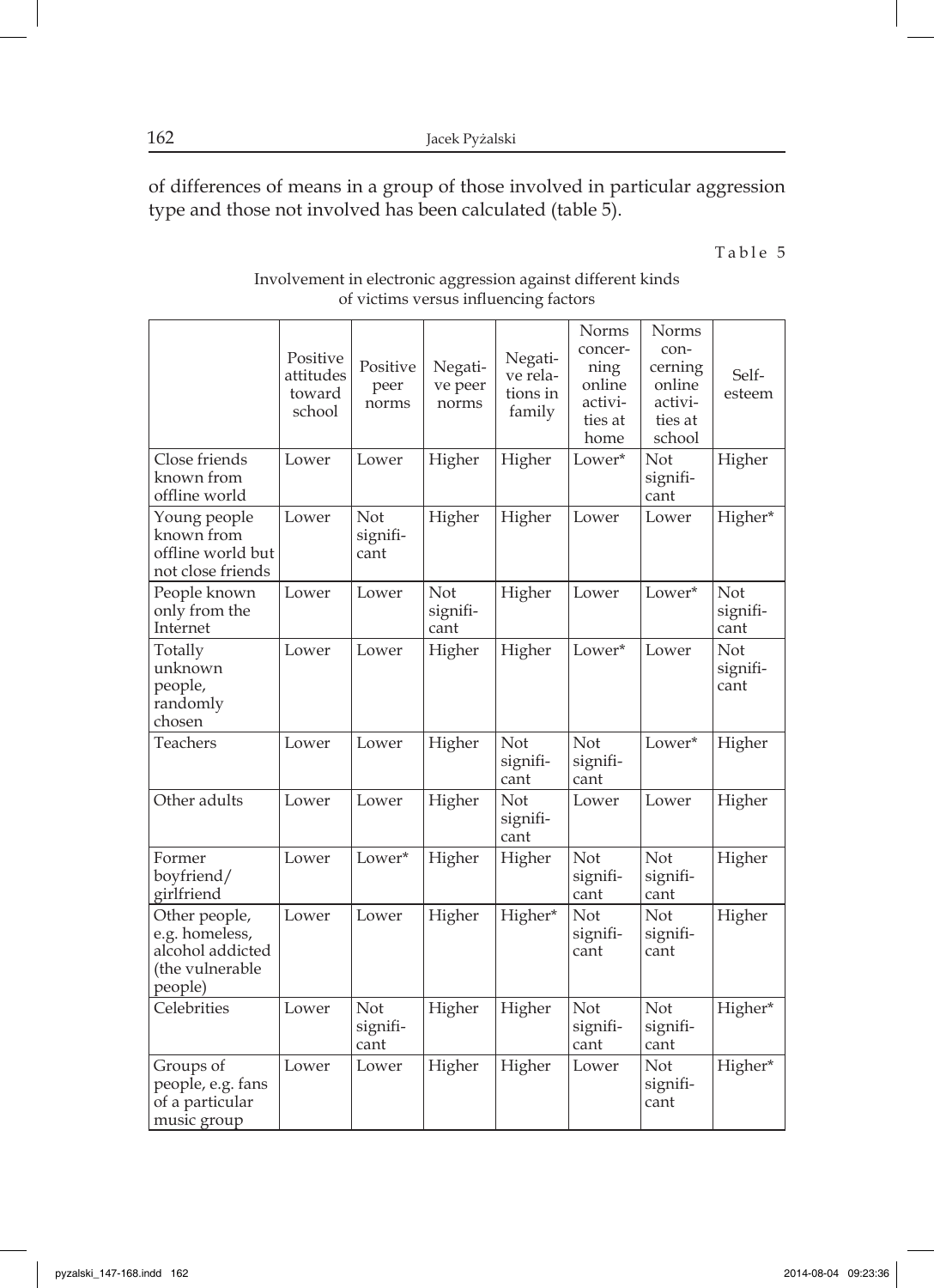The table based on t-Student tests between groups of those involved and not involved in perpetration against particular kind of a victim. All p level < 0.01, except when marked  $\approx p < 0.05$ 

Generally, involvement in electronic aggression against different types of victims is connected to the factors measured in the research in a way that is easily theoretically explained. Generally, young people attacking others online:

1) Have worse attitudes toward a school.

2) Less often report positive peer norms.

3) More often reports negative peer norms.

4) More often report negative hostile relations in a family.

5) Less often report existing of norms concerning online behaviour at home and at school.

6) Have higher self-esteem.

However there are some important exceptions to those general findings, namely:

1) Attacking close offline friends is not connected to online norms at school.

2) Attacking young people known offline is not connected to positive peer norms.

3) Attacking people known only from the Internet is not connected to negative peer norms and the level of self-esteem. The latter is also the case of attacking randomly chosen individuals on the Internet.

4) Attacking teachers and other adults is not connected to the level of negative relations in a family. Additionally attacking teachers is not associated with existence of online behaviour norms at home.

5) Aggression against celebrities, the vulnerable people and a former romantic partner is not connected to online norms both in a family and school setting. Additionally aggression against celebrities is not connected to existence of positive peer norms.

6) Aggression against groups is not connected to perception of online norms in school.

## **Discussion**

The presented study used a broader perspective to analyse electronic aggression perpetrated by adolescents. This formed a basis to formulate a typology of electronic aggression perpetrated by this group – using three criteria: technical (what is actually done in new media), victims' identity (who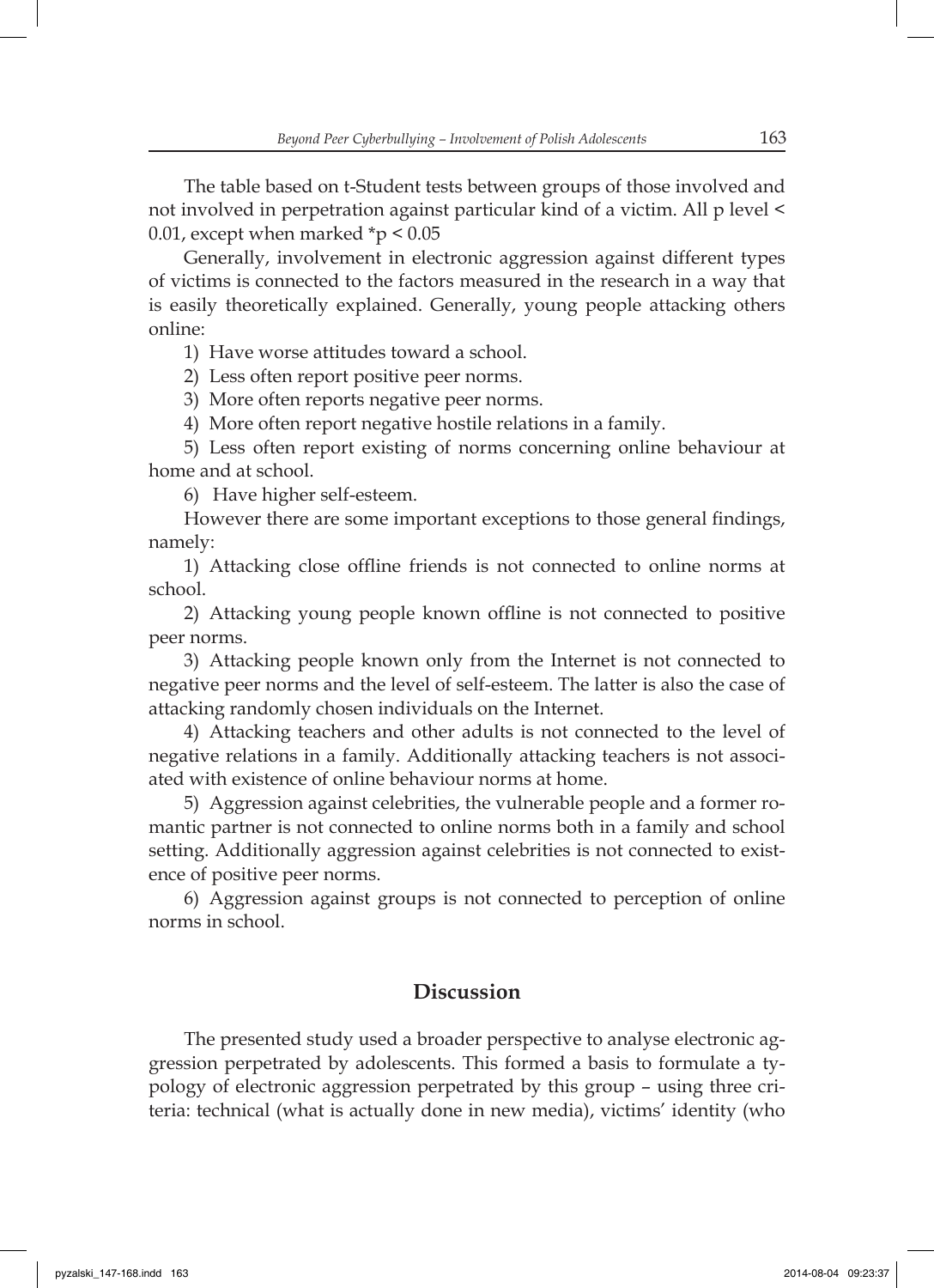is attacked) and formal (what features are present in perpetrated acts). The qualitative data revealed that there are at least six different types electronic aggression based on victims' identity, namely: electronic peer aggression, electronic aggression against educational staff, electronic aggression against the vulnerable persons, random electronic aggression and electronic aggression against groups. Analysing a quantitative aspect of involvement in electronic aggression it is clearly seen that aggression against other young people is quite prevalent. As many as 66% of young people have attacked someone through new media during a previous year. However, analyzing this aspect deeper clearly shows that young people attack often other types of victims than peers. Moreover, even the victimized group that can be called "peers" varies since young perpetrators attack for example young people from traditional environments (both close friends and only "known individuals) or former partners. Therefore even the electronic aggression that takes place within a peer group may differ in terms of potential negative outcomes. It seems to be particularly true in case of attacking former partners, which is quite prevalent (21% of perpetrators). It can be speculated that importance of the first serious romantic relationships may cause the subsequent electronic aggression act a really destroying experience. Additionally, quite prevalent was a perpetration against people known only online – such perpetration has been reported by 53.5% of those young people who have been engaged in at least one act of aggression during a previous year. Additionally, one in four perpetrators performs electronic aggression against random persons, without a clear motive for a hostile behaviour. Those kinds of aggression in the online environment are really a challenge for prevention and intervention activities as it is totally out of traditional social offline context. Quite often young perpetrators attack also other types of victims as celebrities, groups of people or the vulnerable personalities. To conclude this aspect of research it should be stated that electronic aggression is not a homogenous phenomenon in terms of a context connected to a relationship between a victim and perpetrators – with each type of electronic aggression involving different mechanism and bring different potential social and psychological consequences.. This fact should be obviously take into account in research projects since there is a risk that we will be to general (not specifying a kind of victim in research) or specifying it to narrowly (a student) $21$ . This need is backed up by the data concerning a parallel perpetration of aggression against different kinds of victims by the same adolescent perpetrator. Such situation is prevalent and in 5% perpetrators concerns more than 6 types of electronic aggression victims

<sup>21</sup>E.g. J.W. Patchin, S. Hinduja, *Cyberbulllying. An update and synthesis*.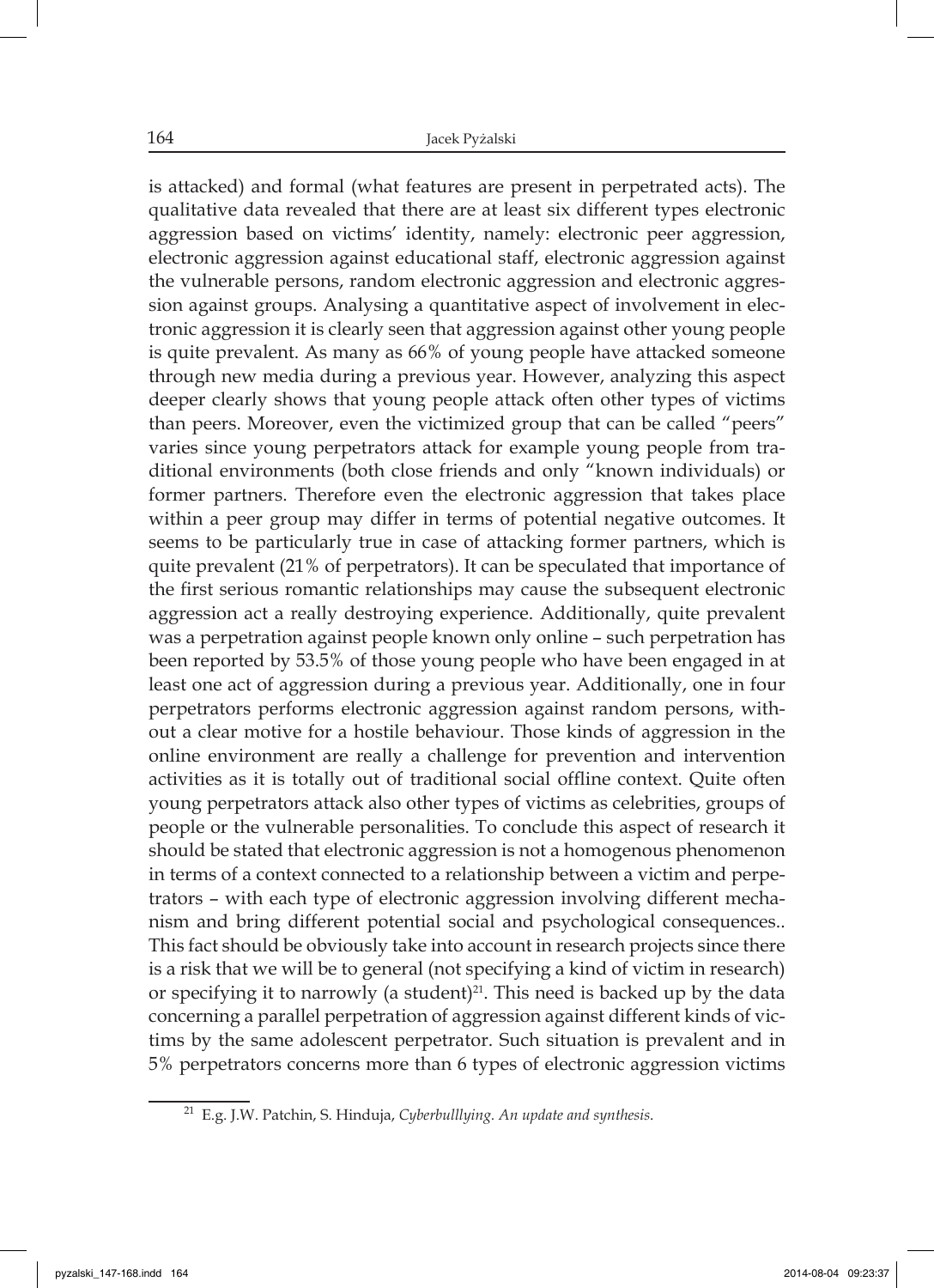within one year. Another issue is engagement in a peer aggression that possess formal features of traditional bullying – involving regularity, imbalance of power and negative perpetrators' intentions<sup>22</sup>. The research shown that it is less prevalent that electronic aggression in general – but still one in four adolescent has been involved in such behaviour within a year. Cyberbullying should be treated as a core electronic aggression type since those engaged in cyberbullying really often target also other kinds of victims than peers.

Analyzing risk and protective factors of electronic aggression against different victims we can see some interesting findings. Firstly, for different kinds of electronic aggression protective and risk factors differ. For instance, norms concerning online behaviour at home and school seem not to be connected to electronic aggression against the vulnerable people or celebrities. Secondly there is an interesting role of self-esteem. This factor, often interpreted positively seems to have an ambiguous role in electronic aggression perpetration since perpetrators of aggression against all victims' types (except people known only online, and random victims) scored higher on this feature. This fact could be explained by both dependent and independent variable. The level of self-esteem may stem from perpetration experiences as well as be an encouraging factor for a perpetration engagement.

Looking for effective methods to prevent electronic aggression it is vital to address tailored actions taking into account its different types as well as different mechanisms involved in them. Focusing only on peer cyberbullying seems to be insufficient strategy that overlooks other important electronic aggression acts that are conducted by adolescent perpetrators.

It the end it is worth to mention two important limitations of this study: (1) it is correlational study – that means all casual links between variables may be only speculative; (2) it has been conducted in a particular social and cultural environment – that means some results particularly from qualitative stage may not be applicable to another environments.

**Acknowledgements**. The presented research data has been gathered in a grant no. NN106067735 financed by Polish Ministry of Science and Higher Education in years 2008-2011.

#### **BIBLIOGRAPHY**

Boyd D., *Why Youth (Heart) Social Network Sites: The Role of Networked Publics in Teenage Social Life*, [in:] *Youth, Identity, and Digital Media*, ed. D. Buckingham, The John D. and Catherine T. MacArthur Foundation Series on Digital Media and Learning, MA: MIT Press, Cambridge 2007.

<sup>22</sup>P.K. Smith, *Cyberbullying and Cyber aggression*.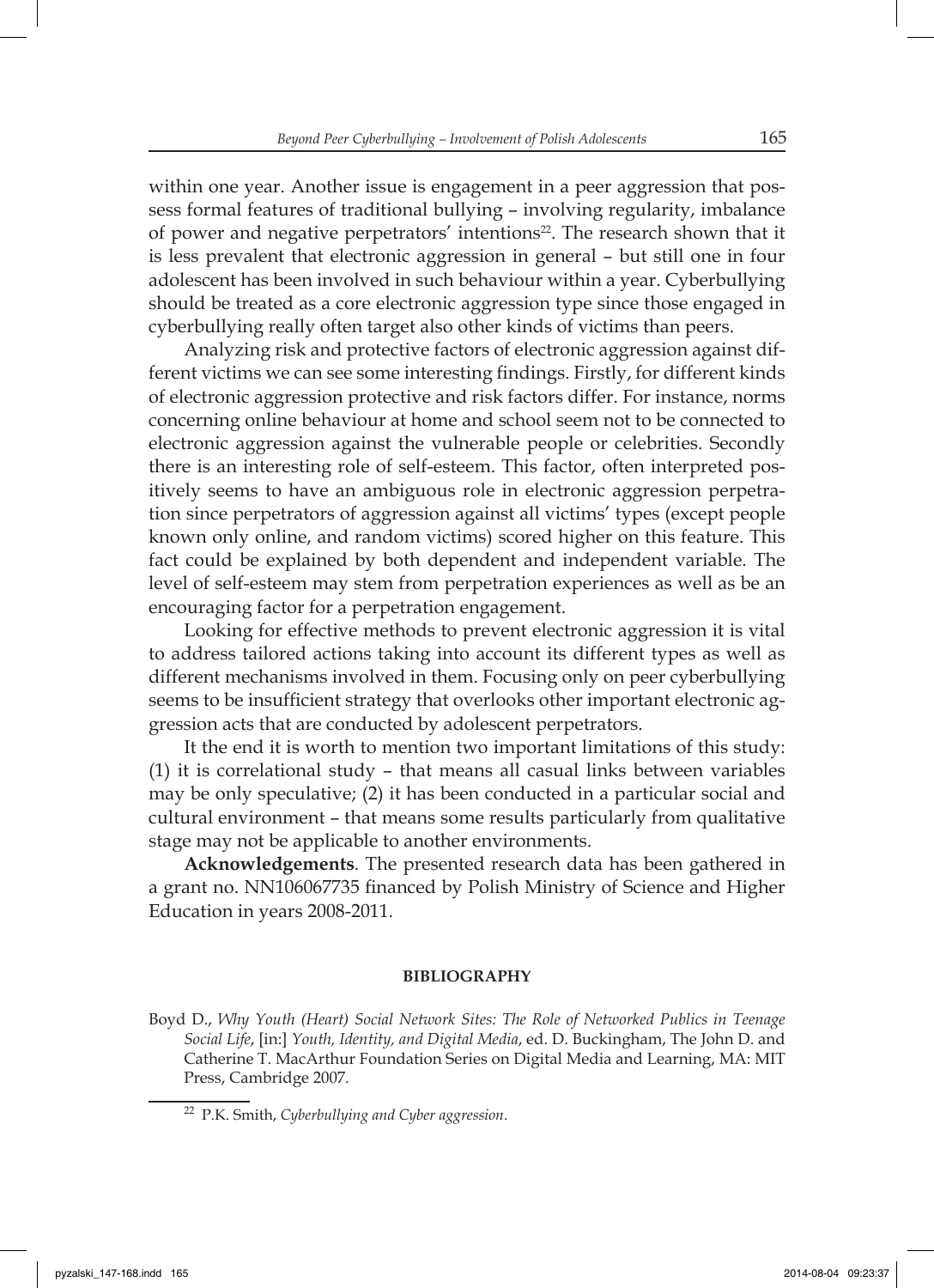- David-Ferdon C., Hertz M., *Electronic media, violence, and adolescents: an emerging public health problem*, The Journal of Adolescent Health: Official Publication of the Society for Adolescent Medicine, 2007, 41, 6 Suppl 1.
- Dooley J.J., Pyżalski J., Cross D., *Cyberbullying Versus Face-to-Face Bullying: A Theoretical and Conceptual Review*, Zeitschrift für Psychologie/Journal of Psychology, 2009, 217 (4).
- Heim J., Brandtæg P.B., Kaare B.H., Endestad-Torgersen T., *Children's usage of media technologies and psychosocial factors*, New Media and Society, 2007, 9.
- Kowalski R.M., Limber S.P., *Electronic bullying among middle school students*, Journal of Adolescent Health, 2007, 41 (6).
- Kowalski R.M., Limber S.P., Agatson P.W., *Cyber Bullying: Bullying in the Digital Age*, Blackwell Publishers, Malden, MA 2008.
- Larsen M.C., Ryberg T., *Youth and Online Social Networking: From Local Experiences to Public Discourses*, [in:] *Youth culture and net culture: Online social practices*, eds C. Hällgren, E. Dunkels, G-M. Frånberg, PA: IGI Global, Hershey 2011.
- Law D.M., Shapka J.D., Domene J.F., Gagné M.H., *Are Cyberbullies really bullies? An investigation of reactive and proactive online aggression*, Computers in Human Behavior, 2012, 28 (2).
- Livingstone S., Haddon L., *EU Kids Online*, Zeitschrift Für Psychologie/Journal of Psychology, 2009, 217 (4).
- Livingstone S., Haddon Görzig L., Ólafsson K., *Risks and safety on the internet: The perspec*tive of European children. Full findings, 2011, Retrieved from:
- http://www2.lse.ac.uk/media@lse/research/EUKidsOnline/EU%20Kids%20II%20 (2009-11)/EUKidsOnlineIIReports/Final%20report.pdf
- Mishna F., Allagia R., *Weighing the risks: A child's decision to disclose peer victimization*, Children and Schools, 2005, 4.
- Mishna E., Saini M., Solomon S., *Ongoing and online: children and youth's perceptions of cyberbullying*, Children and Youth Services Review, 2009, 31.
- Mishna E., McLuckie A., Saini M., *Real world dangers in an online reality: a qualitative study examining online relationships and cyberabuse*, Social Work Research, 2009, 33 (2).
- Monks C.P., Smith P.K., Naylor P., Barter C., Ireland J.L., Coyne I., *Bullying in different contexts: commonalities, differences and the role of theory*, Aggression and Violent Behavior, 2009, 14.
- Nocentini A., Calmaestra J., Schultze-Krumbholz A., Scheithauer H., Ortega R., Menesini E., Cyberbullying: Labels, Behaviours and Definition in Three European Countries, Australian Journal of Guidance and Counselling, 2010, 20 (2).
- Ostaszewski K., Bobrowski K., Borucka A., Cybulska M, Kocoń K., Okulicz-Kozaryn K., Pisarska A., *Raport techniczny realizacji projektu badawczego p.n. Monitorowanie zachowań ryzykownych młodzieży. Badania mokotowskie*, Instytut Psychiatrii i Neurologii w Warszawie, Zakład Psychologii i Promocji Zdrowia Psychicznego, Pracownia Profilaktyki Młodzieżowej "Pro-M", Warszawa 2009.
- Ostaszewski K., *Badania zachowań ryzykownych warszawskich gimnazjalistów. Koncepcja i metoda*, [w:] *Promocja zdrowia psychicznego. Badania i działania w Polsce*, red. K. Okulicz-Kozaryn, K. Ostaszewski, Instytut Psychiatrii i Neurologii, Warszawa 2010.
- Patchin J.W., Hinduja S., *Cyberbulllying. An update and synthesis of the research*, [in:] *Cyberbullying prevention and response*, eds J.W. Patchin, S. Hinduja,: Taylor and Francis, New York 2012.
- Pyżalski J., *Lodz Electronic Aggression Questionnaire a tool for measuring cyberbullying*, [in:] *The Good The Bad and The Challenging. The user and the future of information and*